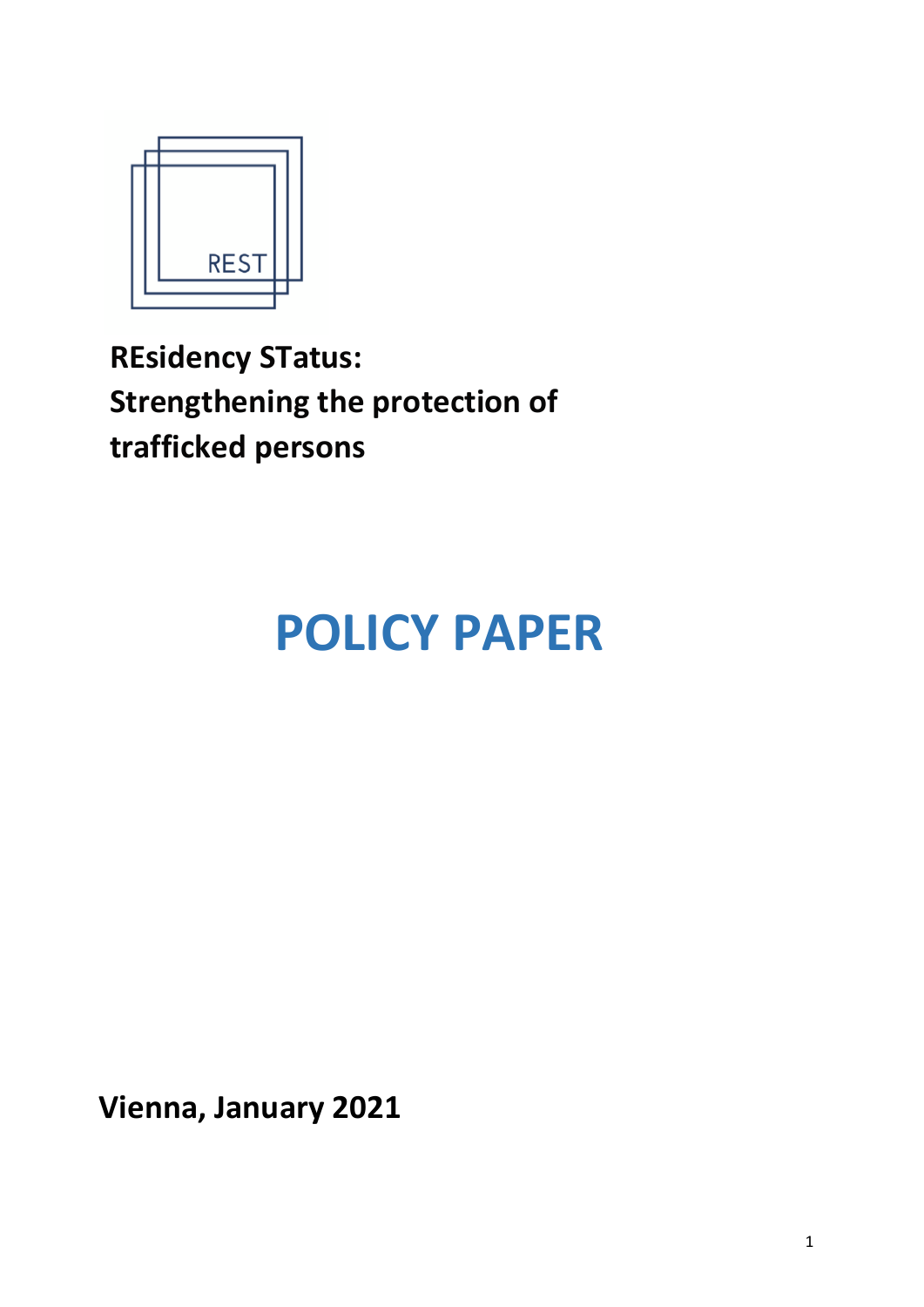Published by LEFÖ – *Interventionsstelle für Betroffene des Frauenhandels* (LEFÖ-IBF) in the framework of the research assessments conducted for the project REST (REsidency STatus: Strengthening the protection of trafficked persons).

**Copyright**: "All rights reserved. The contents of this publication may be freely used and copied for educational and other non-commercial purposes, provided that any such reproduction is accompanied by an acknowledgement of LEFÖ-IBF as the source."





This project is partly funded by the Council of Europe.

# Table of Content

| Incompatibility between the asylum process and the protection scheme for victims of trafficking 12 |
|----------------------------------------------------------------------------------------------------|
|                                                                                                    |
|                                                                                                    |
|                                                                                                    |
|                                                                                                    |
|                                                                                                    |
| Compatibility between the residence permit scheme and international protection  18                 |
|                                                                                                    |
|                                                                                                    |
|                                                                                                    |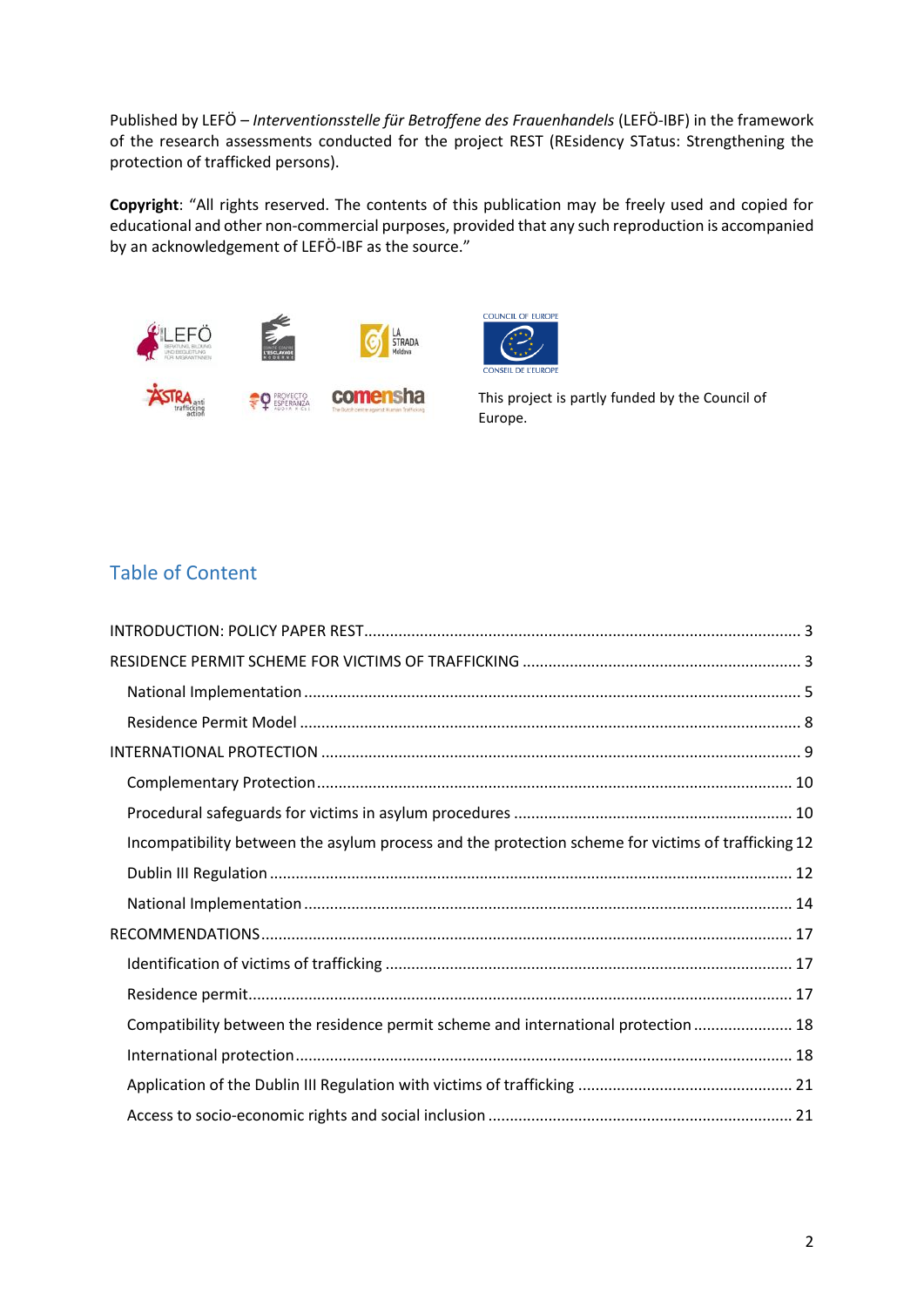#### <span id="page-2-0"></span>INTRODUCTION: POLICY PAPER REST

Victims of human trafficking are rights-holders as women, men, children, victims of crime, victims of gender-based violence, refugees, asylum seekers and migrant workers. Despite the existence of international and European legal standards on the protection of trafficked persons, the implementation at national level and the effective access to rights remain challenging.

The present study reviewed the international and European legal framework on access to residence permits and international protection for trafficked persons and its implementation at the national level in the following six countries: **Austria, France, Moldova, the Netherlands, Serbia and Spain**. The project analysed a total of 42 cases out of more than 150 selected. Considering the best interests of trafficked persons, it looked at their coherent referral to the most appropriate channel of protection securing their rights and access to a durable solution. The rationale for this study is: **Trafficked persons´ access to long term or permanent residence is critical for their safety, stability, and future perspective.** The regularisation of their stay is an integral part of their right to effective remedies and access to justice. Victims of trafficking have the right to participate in legal proceedings against their perpetrators – which includes both criminal action against traffickers and civil actions to claim compensation and recovery of wages.

The REST research findings show how integrating and combining the protection under the human rights, asylum and antitrafficking regimes can contribute to strengthening the overall protection of the rights of trafficked persons and furthermore presents solutions to the prospects of their access to long-term protection.

# <span id="page-2-1"></span>RESIDENCE PERMIT SCHEME FOR VICTIMS OF TRAFFICKING

The key provisions on temporary residence permits for victims of trafficking are foreseen in two EU Directives, namely the 2004 EU-Directive<sup>1</sup> and the 2011 Anti-Trafficking Directive<sup>2</sup>, as well as the Council of Europe (CoE) Anti-Trafficking Convention<sup>3</sup> .

Within the legal framework of the EU-Directive 2004/81/EC victims of trafficking receive support only in so far and as long as it is required by the needs of criminal prosecution, i.e. the residence permit depends on cooperation with the authorities<sup>4</sup>. The Directive introduces an objective criterion (beyond the victim´s control) in requiring that the person´s stay is deemed necessary for an investigation or judicial proceedings<sup>5</sup>. **However, the mere fact that a trafficked person does not want to cooperate or is unable to provide sufficient information (for reasons inherent to the nature of trafficking), or that a criminal case will not be initiated<sup>6</sup> , does not necessarily indicate a lack of victimhood**. 7

The CoE Anti-Trafficking Convention foresees however, renewable residence permits not only in exchange for cooperation with the criminal justice system, but also on account of the personal situation of victims of trafficking.

<sup>1</sup> EU Council Directive 2004/81/EC of 29 of April 2004, on the residence permit issued to third-country nationals who are victims of trafficking in human beings or who have been the subject of an action to facilitate illegal immigration, who cooperate with the competent authorities, OJ L 261/19 (hereinafter EU Dir 2004/81/EC).

<sup>2</sup> EU Directive 2011/36/EU of the European Parliament and of the Council of 5 April 2011 on preventing and combating trafficking in human beings and protecting its victims.

<sup>&</sup>lt;sup>3</sup> Council of Europe Convention on Action against Trafficking in Human Beings, 16 May 2005, ETS 197 (hereinafter CoE Anti-Trafficking Convention).

<sup>4</sup> The European Commission has early taken the view that the 2004 Directive is insufficiently addressing the legitimate needs and rights of victims of trafficking because "*the requirement to* 

*place human rights at the centre of anti-trafficking measures necessitates superior protection measures for victims, irrespective of whether they participate in relevant national proceedings*". EC Group of Experts on Trafficking in Human Beings, 2009, para 3.

<sup>5</sup> Art. 8, 13, 14 EU Dir 2004/81/EC

<sup>6</sup> Mostly, the State´s ability to fulfil its obligation to effectively investigate, prosecute and adjudicate trafficking depends crucially on the cooperation of victims of trafficking. Concerns are warranted about the extent to which States hold victims responsible for playing their role in the fight against trafficking.

<sup>7</sup> "A distinction should be made between a "de facto" victim and a "de jure" victim. Rijken, C (2018) "Trafficking in persons: a victim´s perspective, in Piotrowicz/Rijken/Uhl (Eds), Routledge Handbook on Human Trafficking, Routleidge, pp.239-250.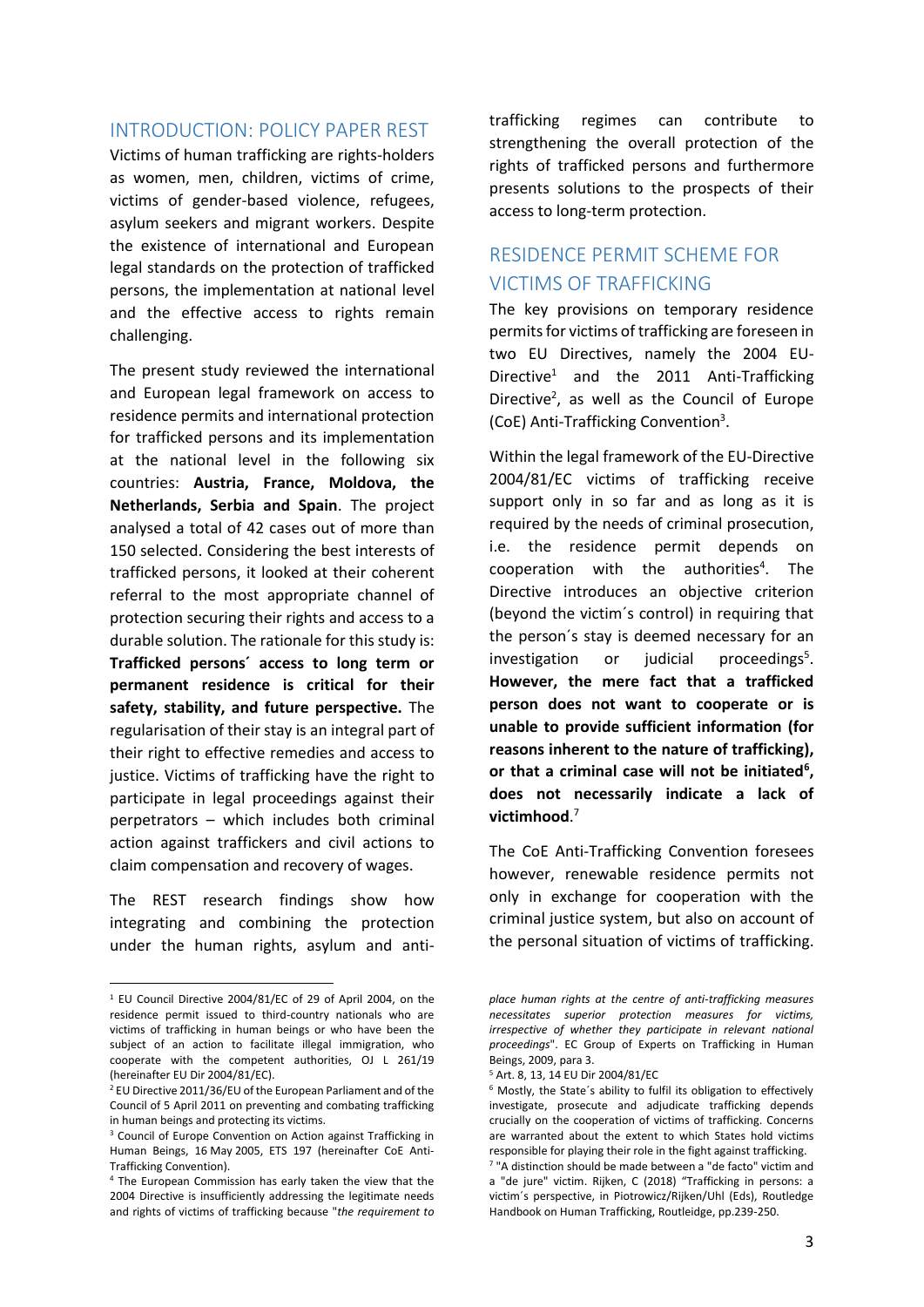This practice goes beyond the current standard of the EU legal framework and is implemented only by a few European countries. Out of the 42 countries evaluated by GRETA, 22 had legislation envisaging the issuing of residence permits to Victims of Trafficking, both for their personal situation and for cooperation with law enforcement<sup>8</sup>.

State Parties are not obliged to adopt both approaches simultaneously, which has the practical effect that States, in fact, can (and frequently will) opt for granting residence permits only to those victims who cooperate with the authorities<sup>9</sup>. However, this conflicts with the implementation of Art. 12, the right to unconditional assistance, of the same Convention.

As soon as there are reasonable grounds to believe that a person has been trafficked, CoE States Parties must provide the person with a **recovery and reflection period**. During this period, trafficked persons will not be expelled, and unconditional access to services and support must be available. It is essential that the recovery and reflection period in itself is not linked to present or future cooperation with the investigative or prosecution authorities<sup>10</sup>. In the countries studied, the recovery and reflection period is foreseen in the legislation of the Netherlands<sup>11</sup>, Serbia<sup>12</sup>, Moldova<sup>13</sup>, France<sup>14</sup> and Spain<sup>15</sup>. The recovery and reflection period is still not established in Austria. As regulated in the CoE Convention it has a binding nature but there is no known case of its implementation in practice<sup>16</sup>.

The recovery and reflection period provision obliges States to provide victims of trafficking with a legal right not only to remain in the respective country and get assistance during legal proceedings against their perpetrators, but also after the criminal proceedings – if the safety of the person requires it.

The practice of linking residence exclusively with cooperation is not only at odds with the human rights-based approach proclaimed both in the EU and CoE treaty law. It also contradicts some of the most important provisions for the protection of trafficked persons in the same treaties.

Firstly, it contradicts States´ obligations under both the 2011 Anti-Trafficking Directive and the CoE Anti-Trafficking Convention on access to **assistance and support** for victims of trafficking to enable them to exercise their rights as victims of crime and to protect them from further exploitation and harm. The protection is not limited to immediate or shortterm assistance. Without a secure residence permit, the access to assistance and support for third-country nationals is seriously hampered. Thus, not only the standard of unconditional assistance is eroded but also the requirements of safety, protection, and prevention of further exploitation are not guaranteed.

Secondly, a limited residence permit through cooperation is **at odds with States´ obligation to ensure access to justice** for victims of crime, pursuant to the 2012 Victims´ Rights Directive,

<sup>8</sup> GRETA (2020): "9th General Report on GRETA´s activities", 158 p.58. Report available at: [https://rm.coe.int/9th-general-report](https://rm.coe.int/9th-general-report-on-the-activities-of-greta-covering-the-period-from/16809e169e)[on-the-activities-of-greta-covering-the-period](https://rm.coe.int/9th-general-report-on-the-activities-of-greta-covering-the-period-from/16809e169e)[from/16809e169e](https://rm.coe.int/9th-general-report-on-the-activities-of-greta-covering-the-period-from/16809e169e)

<sup>&</sup>lt;sup>9</sup> See Gallagher, A (2010): "The International Law on Human Trafficking", New York: Cambridge University Press.

<sup>&</sup>lt;sup>10</sup> See CoE, 2005, Explanatory Report to the Convention, para 175.

 $11$  The "B8 bedenktijd" permit provides access to housing, legal aid and psychological support and it is issued for a max. of 3 months. However, every month of those, the victim has to report to the police.

 $12$  This period of an extension of max. 90 days is, though, is not officialy mentioned as such in the Law of Foreigners but named as a temporary residence permit. This issue was already pointed by GRETA (2014, par. 147).

<sup>&</sup>lt;sup>13</sup> According the Law on Preventing and Combating Trafficking in Human Beings No. 241/2005 (art. 24.4) but there is no clear procedure for its granting in practice.

<sup>&</sup>lt;sup>14</sup> Under the Code governing the entry and stay of foreigners and right of Asylum (CESEDA), Art. R316-2. There are concerns regarding its implementation in practice, appearing to have a focus on the aspect of reflection on a possible cooperation with the authorities.

<sup>&</sup>lt;sup>15</sup> Art. 59 of the Immigration Law (2000), with a modification in 2015 of its extent from 30 to at least 90 days.

<sup>&</sup>lt;sup>16</sup> There are reiterative recommendations of GRETA regarding the non-implementation of this right, reiterated in the Third Evaluation Round (2020), 247, p. 88. Available at: [16809eb4fd](https://rm.coe.int/greta-2020-03-fgr-aut-en/16809eb4fd)  [\(coe.int\)](https://rm.coe.int/greta-2020-03-fgr-aut-en/16809eb4fd)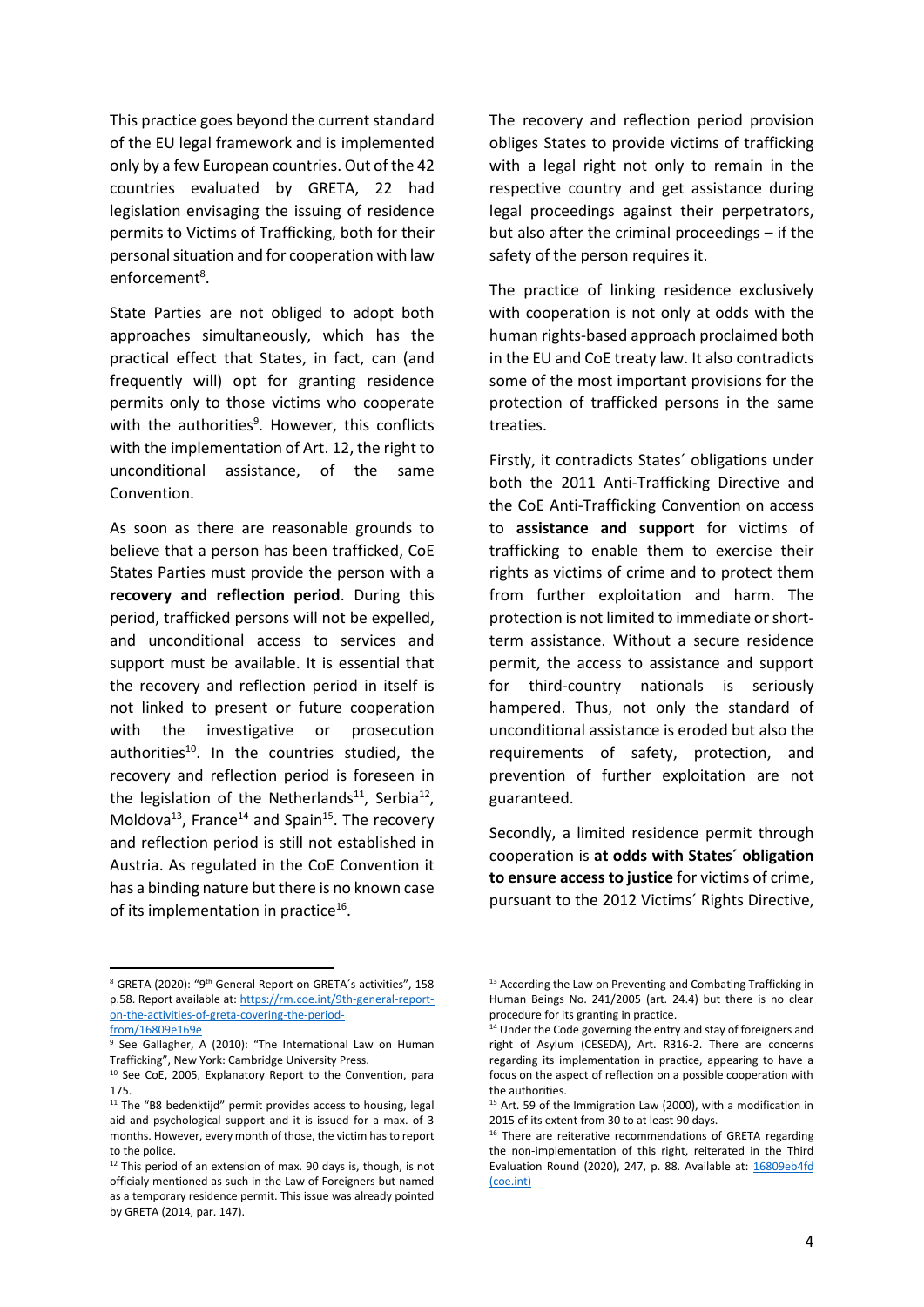which applies to all victims of crime, irrespective of their residence status $^{17}$ .

In reality, the right of irregularly residing victims of trafficking to assistance, support and justice "*remains only theoretical as long as they are not offered a safe option of regularising their residence status"<sup>18</sup> .*

Making use of the possibility of granting residence permits based on a victim´s personal situation, States can ensure that a victims' rights to assistance, support and justice, provided in both EU and CoE anti-trafficking treaty law, are fully effective.

#### <span id="page-4-0"></span>National Implementation

The national legislations of all six countries studied provide a temporary residence permit specially designed for victims of trafficking. Among those, there are some, which provide temporary residence permits solely in exchange for cooperation (Austria, France<sup>19</sup>, Moldova) or a priori based on both, the cooperation with authorities and the personal situation (the Netherlands, Serbia and Spain). In all six countries, specific residence permits for victims of trafficking in human beings (THB) are initially limited in time. After their expiry, Spain<sup>20</sup> and the Netherlands also provide for THB specific long-term residence permits in exchange for cooperation or because of the personal situation of the victims. Nevertheless, the number of granted long-term residency status remains low. In the Netherlands, out of the total applications for (temporary) residence permits based on THB during 2014- 2018 only 8% was later granted a humanitarian permanent residence permit.

France provides for a long-term residence permit only in the event of a conviction of traffickers. In Austria, Moldova and Serbia there is no specific long-term residence permit on the grounds of trafficking in human beings $^{21}$ . In practise, the application process for residence entails great bureaucratic obstacles and a lengthy decision-making process. In Austria, the average resolution period is about 6 months. Furthermore, during the application procedure, various documents, including identity papers, must be presented, whereas the withdrawal of the identity documents is actually a means for traffickers to exercise control over the victims.

Where the option of granting a residence permit on the basis of the personal situation is foreseen by national law, it needs further research how this option is used in practice, and which actors assess the personal situation. Competent authorities should use appropriate and standardised sets of indicators when assessing the personal situation of trafficked persons. In some cases studied, though, very demanding criteria are applied to the applicant´s victimhood and the decision of the application is not entirely disconnected from the prospects of the investigation and prosecution of traffickers. The personal situation of trafficking victims is highly individual and complex and should be assessed by independent multi-disciplinary agencies.

Where residence permits are granted solely in exchange for cooperation, the question lays mostly on the interpretation of the term "cooperation". In the majority of countries studied, the broad concept of cooperation in the CoE Anti-Trafficking Convention is

<sup>&</sup>lt;sup>17</sup> EU Directive 2012/29/EU of the European Parliament and of the Council of 25 October 2012 establishing minimum standards on the rights, support and protection of victims of crime, and replacing Council Framework Decision 2001/220/JHA, OJ L 315/57. It includes the right to information, right to access victim support services including shelters, trauma support and counselling, right to participate in criminal proceedings, right to have special protection needs recognized.

<sup>&</sup>lt;sup>18</sup> As was noted by FRA with respect to the access to justice of victims of severe labour exploitation. See FRA. 2015, p.19

<sup>&</sup>lt;sup>19</sup> In France, a residence permit on other grounds such as for "family and private life considerations" or "humanitarian or

exceptional considerations" may also be granted, for the Victims of Trafficking who do not cooperate with the authorities.

<sup>&</sup>lt;sup>20</sup> The global numbers of residence permits granted on both principles are only available until 2016 and were collected by GRETA, giving a total of 127 on the basis of cooperation and 30 on the basis of the victim´s personal situation (2018, paragraph 199, p.57, available at [https://rm.coe.int/greta-2018-7](https://rm.coe.int/greta-2018-7-frg-esp-en/16808b51e0) [frg-esp-en/16808b51e0](https://rm.coe.int/greta-2018-7-frg-esp-en/16808b51e0)

<sup>&</sup>lt;sup>21</sup> Instead, victims of THB can apply for other permits under the regular aliens' laws, with very demanding criteria, where the special situation and needs of trafficked persons are not taken into account.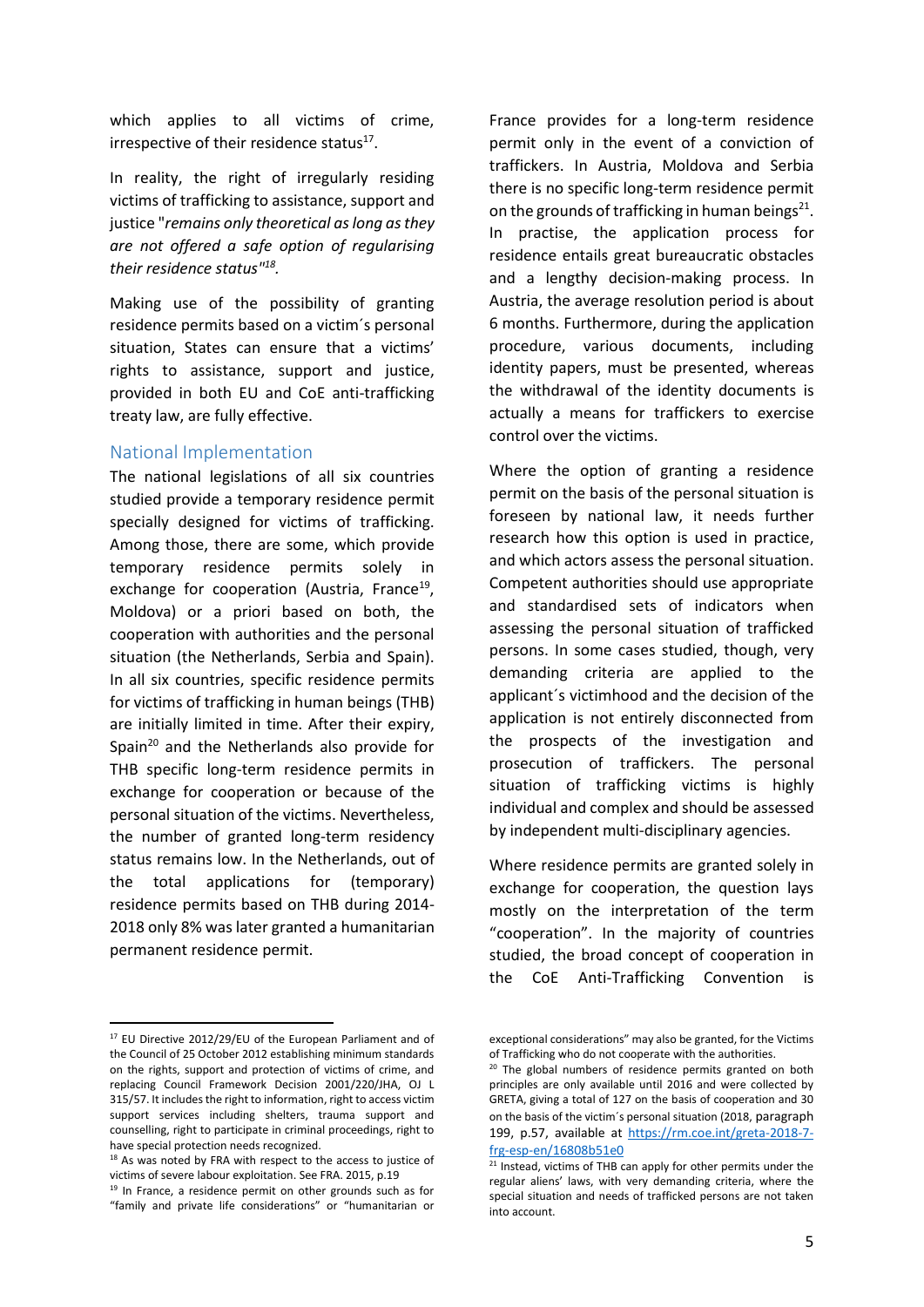interpreted restrictively in practice. More often than not, trafficked persons must file a formal complaint with the police and testify in court in order to be eligible for a residence permit. Partly it is required that the information given is verifiable and useful for the initiation of criminal proceedings against traffickers. While many victims of trafficking will have an interest in the prosecution of their traffickers, they, for reasons that are inherent to the nature of human trafficking, may not necessarily have detailed information that can then actually be used in court.

In line with a victim-centred approach, the focus must be on putting the needs, problems, and fears of victims before the interest of lawenforcement.

This must include the explicit objective of social inclusion of trafficked persons, in particular the right to work, to family reunification, health and social care on the same basis as for other permanent residents and nationals.

*In Spain, a residence and work authorization may be granted in exceptional circumstances if it is deemed necessary as a result of the cooperation in investigations or criminal proceedings against traffickers, as well as in response to their personal situations. This permit allows the holder to work for others or on her/his own account, in any occupation, sector of activity and territorial scope*<sup>1</sup> *.*

The following table gives an overview of the different THB specific residence permit systems in each country reviewed after the recovery and reflection period.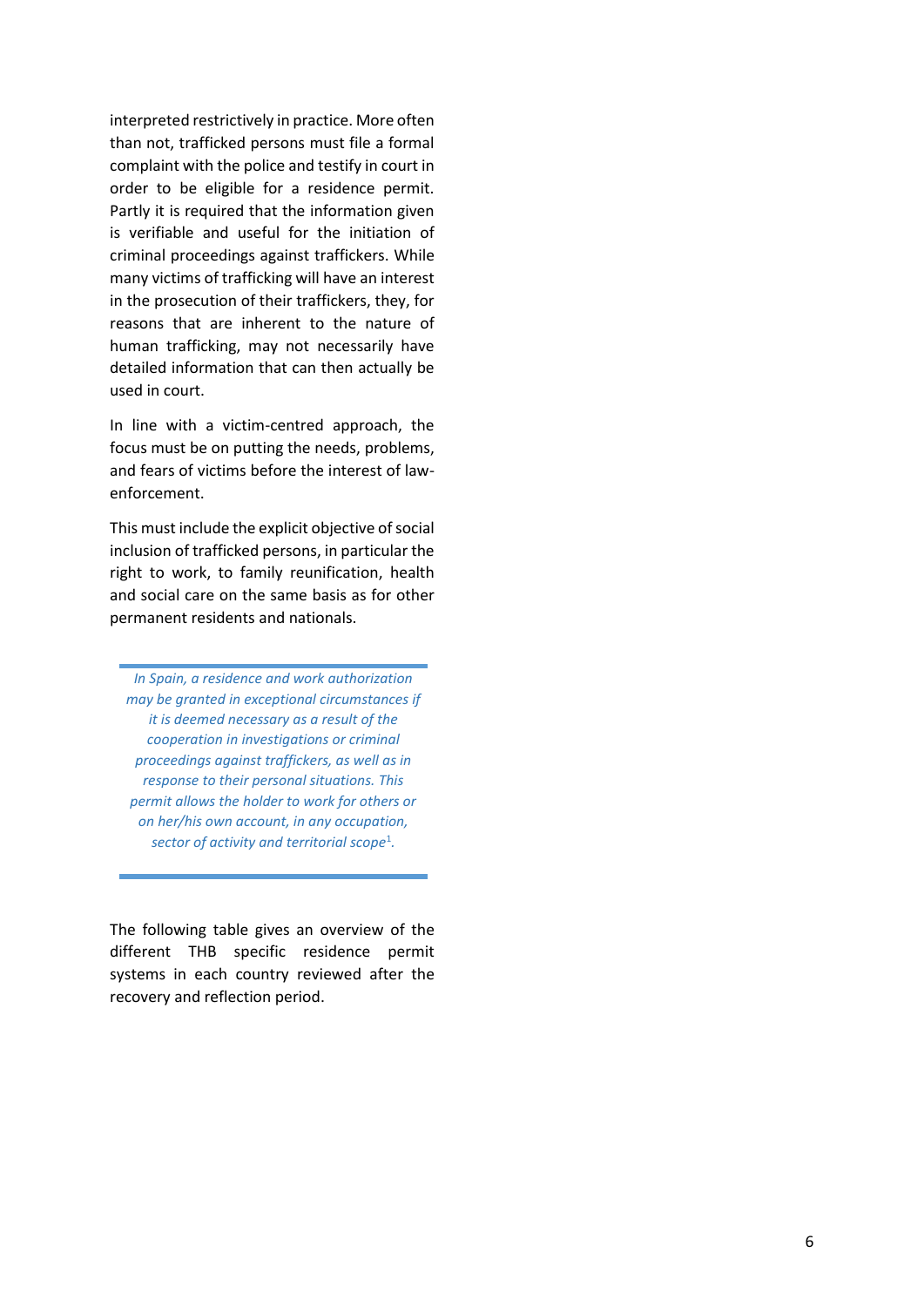### **Table 1: Overview of THB specific residence permits available to victims of trafficking in the six countries examined**

|                                                   | Austria                                              | <b>France</b>                                                                                           | Moldova                                                            | <b>Netherlands</b>                                                                                          | <b>Serbia</b>                                                                                        | Spain                                                                                         |
|---------------------------------------------------|------------------------------------------------------|---------------------------------------------------------------------------------------------------------|--------------------------------------------------------------------|-------------------------------------------------------------------------------------------------------------|------------------------------------------------------------------------------------------------------|-----------------------------------------------------------------------------------------------|
| THB specific temporary<br>residence permit        | Yes                                                  | Yes                                                                                                     | Yes                                                                | Yes                                                                                                         | Yes                                                                                                  | Yes                                                                                           |
| <b>Granting conditions</b>                        | On-going legal<br>proceedings<br>(criminal or civil) | Cooperation in criminal<br>proceedings against<br>traffickers (or "process of<br>exiting prostitution") | Cooperation in<br>criminal proceedings<br>against traffickers      | Cooperation in criminal proceedings<br>against traffickers or exceptional<br>circumstances (safety, health) | Cooperation in criminal<br>proceedings against<br>traffickers or personal<br>situation               | Cooperation in<br>criminal<br>proceedings against<br>traffickers and/or<br>personal situation |
| <b>Initial length</b>                             | 1 year                                               | 1 year                                                                                                  | 6 months                                                           | 1 year                                                                                                      | At least 6 months<br>(cooperation) or up to 1<br>year (personal situation)                           | 1 year                                                                                        |
| <b>Reasons for withdrawal</b>                     | Public interest<br>conflict                          | Multiple (e.g. renewal of<br>contact with trafficker/s.<br>suspension of criminal<br>proceedings)       | Multiple (e.g. renewal<br>of contact, cessation<br>of cooperation) | Discontinuation of<br>investigations/proceedings,<br>dismissal, acquittal                                   | Multiple (e.g. renewal of<br>contact, cessation of<br>cooperation/discontinuation<br>of proceedings) | If conditions of granting are no<br>longer fulfilled                                          |
| Renewal                                           | As long as legal<br>proceedings are<br>on-going      | As long as criminal<br>proceedings are on-going                                                         | Semi-annually (up to 5<br>years)                                   | Twice (on-going legal proceedings)                                                                          | Under the same conditions                                                                            | Annually (on-going legal<br>proceedings)                                                      |
| <b>Access to labour market</b>                    | With additional<br>work permit                       | Yes                                                                                                     | <b>No</b>                                                          | Yes                                                                                                         | With additional work permit                                                                          | Yes                                                                                           |
| <b>Family reunification</b>                       | In principle                                         | In principle                                                                                            | In principle                                                       | In principle                                                                                                | In principle                                                                                         | limitations                                                                                   |
| <b>THB specific permanent</b><br>residence permit | No                                                   | Yes (only in the event of<br>a final conviction)                                                        | No                                                                 | Yes                                                                                                         | No                                                                                                   | Yes                                                                                           |
| <b>Right to appeal</b>                            | Yes, to the<br>administrative<br>Court               | Yes, to the administrative<br>Court                                                                     | Yes, to the<br>administrative Court                                | Yes                                                                                                         | Yes, to Ministry of Interior                                                                         | Yes                                                                                           |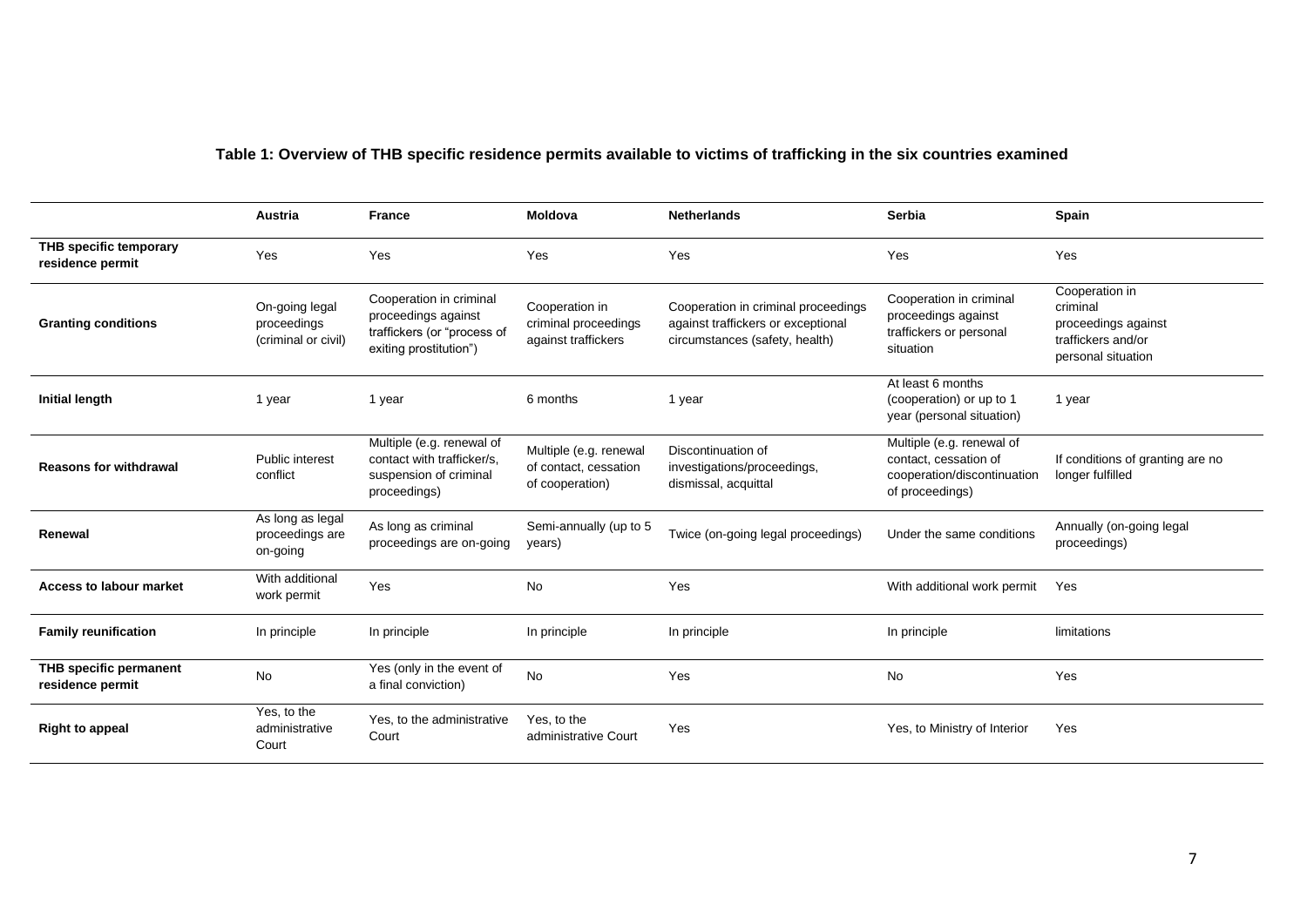#### <span id="page-7-0"></span>Residence Permit Model

Based on the findings of the study, the project consortium proposes a model for granting residence permits to trafficked persons, that recognizes trafficked persons as holders of certain human rights. This model illustrates how integrating and combining the protection under the human rights and antitrafficking regime with coherent harmonization of the asylum regime can contribute to a durable solution for a foundation of safety and stability and future perspective.



be offered in the early stage to enable VoT to (re)build a stable, secure and independent life. There should be no hierarchy between the two options for obtaining residence permit for trafficked persons. This scheme has to ensure the harmonisation and coherence with asylum and alien law. Ensure that a risk assessment is carried out before to consider the humanitarian right to residence for reasons relating to the protection of the right to family and private life (Art. 8 ECHR).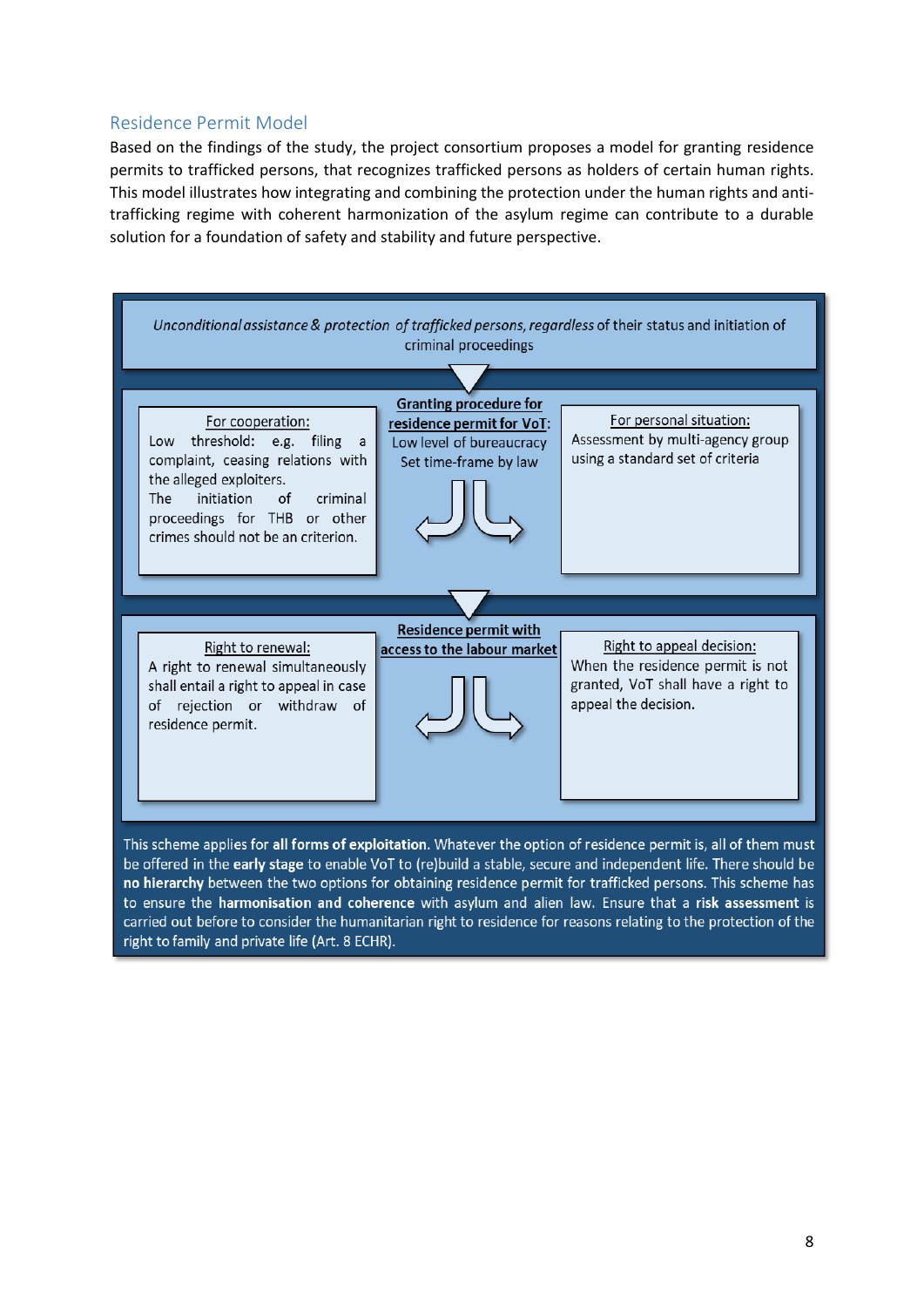#### <span id="page-8-0"></span>INTERNATIONAL PROTECTION

Contrary to most schemes for residence permits for victims of trafficking, the **international protection regime is based on a human rights and humanitarian consideration and is centred on the recognition of the person´s need for protection from persecution**. During the recent years of growing mixed migration flows in Europe, the nexus between asylum and trafficking has become more apparent. The awareness and understanding of the potential for long-term protection of trafficked persons – that the refugee legal regime and the non-refoulment obligations provide – need to be strengthened. The reasoning here is to ensure **a coherent and synergic application of the anti-trafficking, asylum and human rights law** towards the protection of trafficked persons. When the asylum applicants are trafficked persons, it is necessary to guarantee their rights both as victims of trafficking and as vulnerable asylum applicants.

Depending on the individual circumstances of the case, a victim´s trafficking experience may be relevant for consideration or entitlement to refugee status or other forms of complementary protection<sup>22</sup>, either based on the 1951 Refugee Convention or the nonrefoulment obligations under international law, EU law and the ECtHR<sup>23</sup>. These international treaties enable the person to access a renewable residence permit of varying length, as well as the right to work and other socio-economic rights such as equal access to healthcare and vocational training as nationals.

International and European legislation on THB contains a specific saving clause to safeguard the right to asylum of trafficked persons and to provide protection from refoulment $^{24}$ . Furthermore, the CoE Anti-Trafficking Convention postulates that granting a residence permit to a victim "*shall be without prejudice to their right to seek and enjoy asylum"<sup>25</sup> .* The EU Anti-Trafficking Directive also makes a direct link to foster referral of victims to asylum procedures. It requires States to inform, where relevant, a presumed victim about the possibility of being granted international protection<sup>26</sup>.

To qualify for refugee status, she/he must satisfy the criteria of the refugee definition as per the 1951 Refugee Convention.<sup>27</sup> The UNHCR Guidelines explains how the refugee definition is applied to victims of trafficking and persons at risk of trafficking.<sup>28</sup>

**UNHCR Guideline N. 7 points out how the trafficking experience may fundamentally threaten the very right to life and encompasses serious human rights violations.** When assessing the risk that such persecution would occur in case of return (forward-looking test), the individual´s trafficking experience is to be taken into account as it impacts upon his or her fear of returning home. In THB cases consideration needs to be given also to the cumulative harm to the individual that may be caused by a persistent and repeated pattern of discrimination, ostracism, rejection or

<sup>&</sup>lt;sup>22</sup> The focus here is on ECtHR case law under Art. 3 which is equally relevant for subsidiary protection under the EU Dir 2011/95/EU of the European Parliament and of the Council of 13 December 2011 on Standards for the qualification of thirdcountry nationals or stateless persons as beneficiaries of international protection, for a uniform status for refugees or for persons eligible for subsidiary protection, and for the content of the protection granted, OK L377/9.

<sup>&</sup>lt;sup>23</sup> Non-refoulment obligations are established under Art 33 of the 1951 Refugee Convention; Art. 7 of the 1966 International Covenant on Civil and Political Rights; Art. 3 of the 1984 Convention against Torture and other Cruel, Inhuman or Degrading Treatment or Punishment; Art. 14 of the UN Trafficking in Persons Protocol, which refers to the principle of non-refoulment in the context of asylum. In European law, nonrefoulment is set in: Art. 2 and 3 of the European Convention of Human Rights; Art. 78(1) of the Treaty on the Functioning of the

EU; Art. 4, 18 and 19 of the EU Charter of Fundamental Rights; Art. 21 of the Qualification Dir; Art. 9 Asylum Procedures Dir 2013/32/EU; Art. 5 Return Dir 2008/115/EC.

<sup>&</sup>lt;sup>24</sup> Art. 14 UN Protocol to Prevent, Suppress and Punish Trafficking in Persons, especially Women and Children; art. 40.4 CoE Anti-Trafficking Convention require States to respect their obligations under international humanitarian law, international human rights law and refugee law. See also Preamble para.9 EU Dir 2011/36/EU.

<sup>&</sup>lt;sup>25</sup> Art. 14.5 CoE Anti-Trafficking Convention.

<sup>26</sup> Art. 11 EU Dir 2011/36/EU

<sup>&</sup>lt;sup>27</sup> Art 1A Refugee Convention, reiterated in Art 2 Qualification Dir <sup>28</sup> UNHCR, (2006), Guidelines on International Protection No. 7: The Application of Article 1A(2) of the 1951 Convention and/or 1967 Protocol Relating to the Status of Refugees to Victims of<br>Trafficking and Persons At Risk of Being Trafficking and Persons At Risk Trafficked, HCR/GIP/06/07.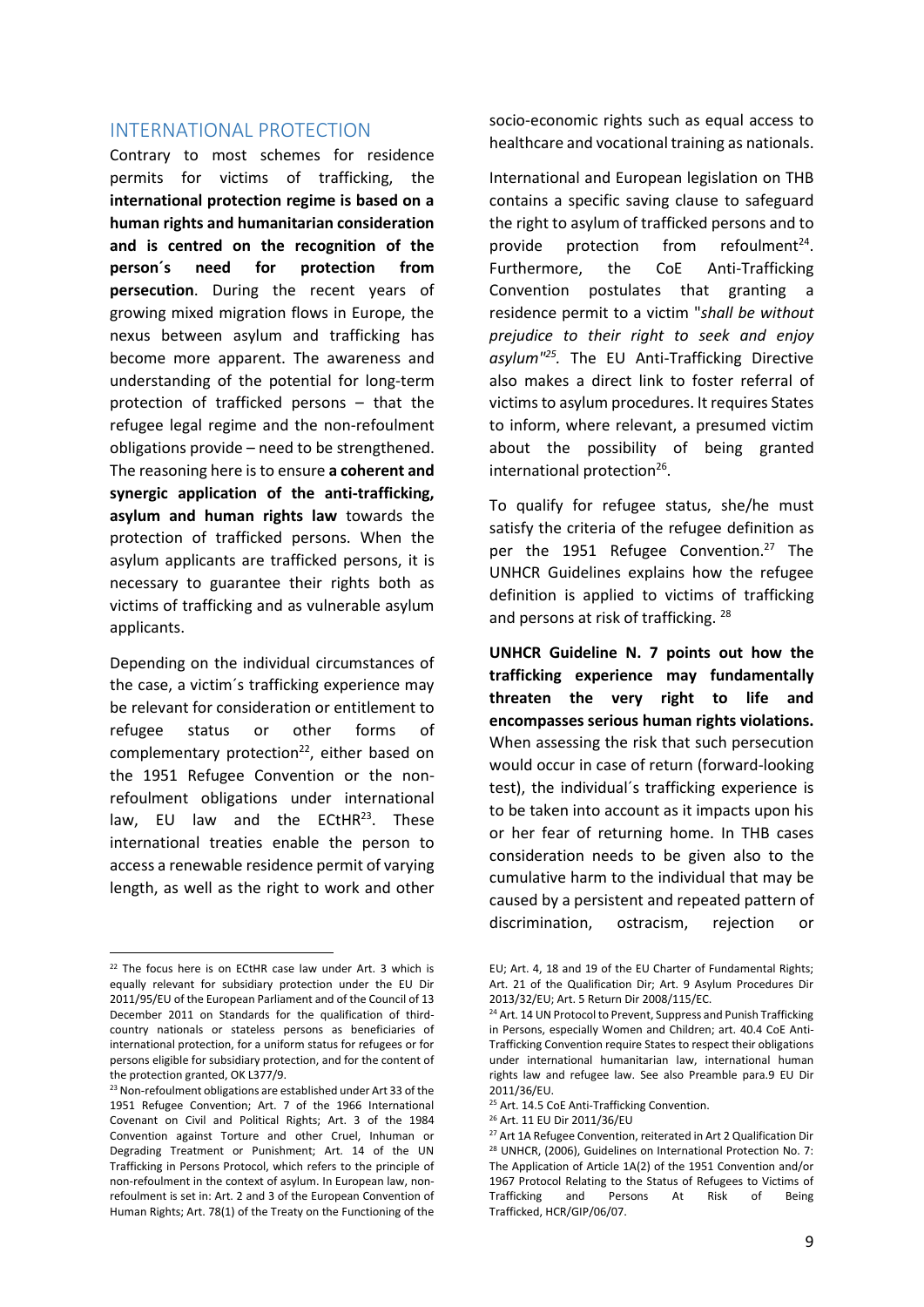punishment by the family and community or by the authorities, which in turn could create an intolerable situation for the traumatised victim, amounting to persecution<sup>29</sup>. Examining the well-founded fear entails considering both the person´s state of mind (i.e. his or her fear) supported by the objective situation (wellfounded)<sup>30</sup>.

Over the past decade, adjudicators have become familiar predominantly with how trafficking for sexual exploitation may amount to persecution. More efforts and research are required into how other forms of trafficking (such as forced labour, domestic servitude, forced criminality, etc.) that equally jeopardise human dignity and entail severe violations of human rights may constitute acts of persecution.

#### <span id="page-9-0"></span>Complementary Protection

The refugee legal regime, together with the non-refoulment obligations under the ECtHR jurisprudence, prohibit States from returning victims to countries where they would face serious harm and give victims the possibility to receive international protection<sup>31</sup>.

ECtHR case-law on non-refoulment sets out legal criteria that can guide the application of Art. 3 in asylum cases, including those in which the applicant is a victim of trafficking.*<sup>32</sup>*

- Risk of ill-treatment by private groups. not only public authorities<sup>33</sup>.
- Assessment of the existence of a real risk: <sup>34</sup> The assessment has to take into account not only the evidence submitted by the applicant but also all other relevant facts and materials from

other reliable and objective sources such as UN and reputable NGOs.<sup>35</sup>

- Distribution of the burden of proof: $36$ This is quite challenging for trafficked persons as they may fear retaliation by traffickers and also face difficulties in providing a consistent and circumstantiated account because of their traumatic experience. Yet, the competent domestic immigration authorities must establish *proprio motu* what the prevailing situation in the receiving country is and the respective state's ability to provide protection<sup>37</sup>.
- Past ill-treatment as an indication of risk.
- Membership of a targeted group

## <span id="page-9-1"></span>Procedural safeguards for victims in asylum procedures

Ensuring fair and efficient asylum procedures<sup>38</sup> is essential in and for the process of determination of the international protection needs of a person.

The **Qualification Directive**<sup>39</sup> recognises victims of trafficking among the vulnerable persons, with special reception needs. This is, however, contingent upon the recognition of a presumed victim and hence on how a vulnerability assessment is organised at the different stages of the asylum process (e.g. registration, reception, lodging of the application, personal interview, Dublin procedure). This process needs to be reconciled with existing national referral

<sup>29</sup> UNCHR (2006), Guidelines on International Protection No.7 para 15 and para 18.

<sup>30</sup> Hathaway J C & Foster, M (2014), well-founded fear, in The Law of Refugee Status, Cambridge University Press, p. 91-181.

<sup>31</sup> Stoyanova (2011), p. 34, 42; ECtHR (2020)

<sup>&</sup>lt;sup>32</sup> ECtHR, J.K. v. and Others v. Sweden, Application No. 59166/12, 23 August 2016.

 $33$  ECtHR, K. and Others v. Sweden, para 80. See also ECtHR  $-$ Tarakhel v. Switzerland, Application No 29217/12, Judgment of 4 November 2014, para 104. The source of the risk of ill-treatment is irrelevant when assessing the situation, any source of risk may be relevant.

<sup>&</sup>lt;sup>34</sup>ECtHR, F.G. v. Sweden, para 115

<sup>35</sup> ECtHR, K. and Others v. Sweden, para 90.

<sup>36</sup>ECtHR, K. and Others v. Sweden, para 94-96

<sup>37</sup> ECtHR, K. and Others v. Sweden, para 98

<sup>&</sup>lt;sup>38</sup> Safeguards are established in four legislative tools of the Common European Asylum System (CEAS), namely the Qualification Directive, the Recast Reception Conditions (RCD) Directive, the Recast Asylum Procedures Directive (APD) and the Dublin III Regulation.

<sup>&</sup>lt;sup>39</sup> Dir 2011/95/EU of the European Parliament and of the Council of 13 December 2011 on standards for the qualification of thirdcountry nationals or stateless persons as beneficiaries of international protection, for a uniform status for refugees or for persons eligible for subsidiary protection, and for the content of the protection granted, OK L377/9.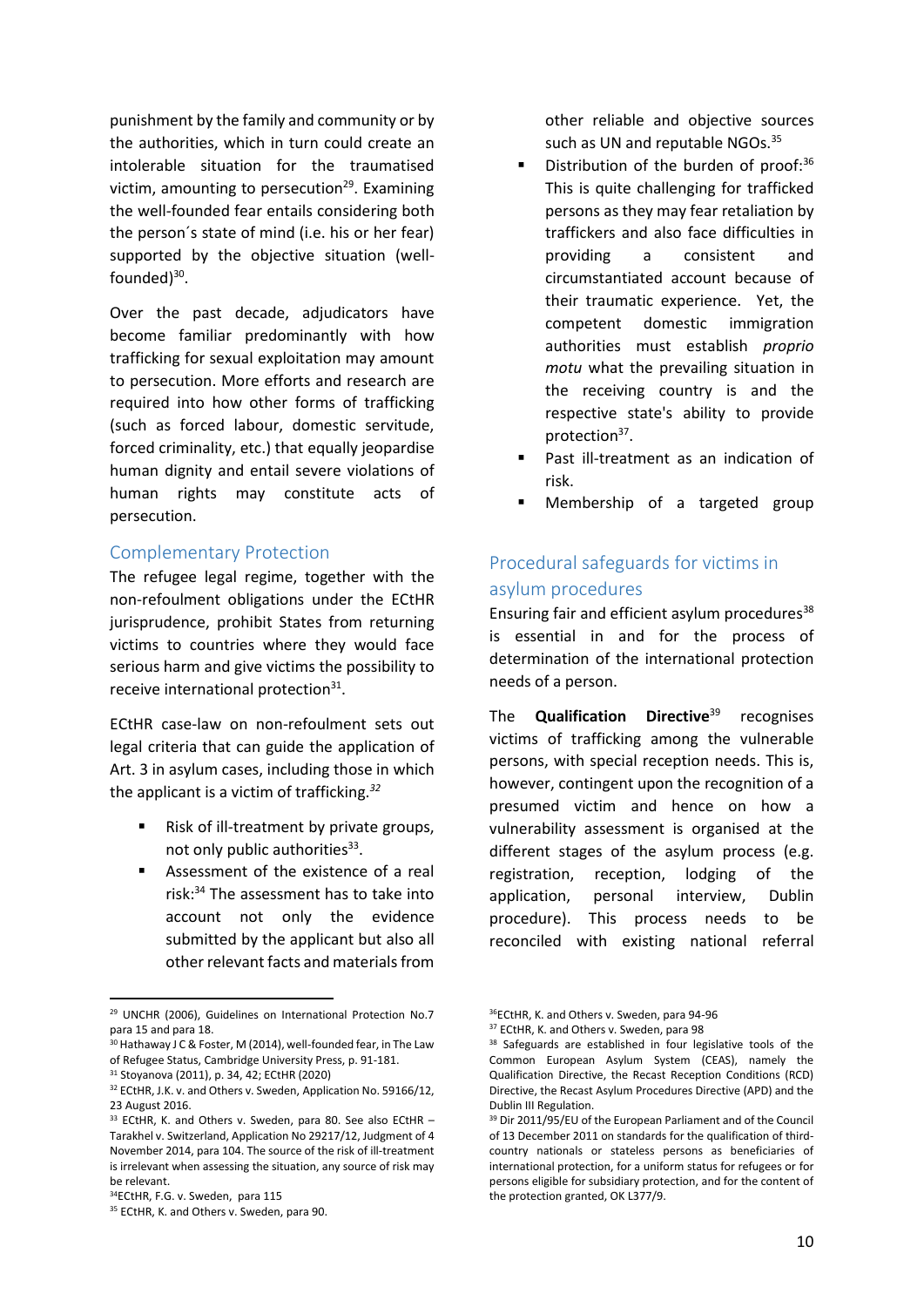mechanisms (or similar structures) for victim's identification and support.

The **Reception Conditions Directive**<sup>40</sup> does not exclude the detention of vulnerable applicants but requires that it shall be used as a measure of last resort and ensuring primary consideration for their health. In the trafficking context, this provision needs to be reconciled with non-punishment obligations towards victims.

The recast **Asylum Procedures Directive** recognises applicants' need for special procedural guarantees as a consequence of torture, rape or other serious forms of psychological, physical or sexual violence. Such guarantees include the possibility of avoiding accelerated procedures or procedures at the borders, which are inadequate for handling claims lodged by victims.

The NGOs working in the project REST reported over the past five years **an increasing number**  of asylum seekers who were trafficked<sup>41</sup>. In Spain, this group accounted for 39% of total trafficking survivors assisted by Proyecto Esperanza in the period 2013-2019. In France, 20% of the new beneficiaries supported by CCEM in 2019 had lodged an asylum application, comparing with no case of any beneficiary involved in the asylum system in 2013. In Austria, 28% of trafficked persons assisted by LEFÖ-IBF were involved in asylum procedures in 2019, and 6% out of the total were beneficiaries of international protection.

The national legislation of all countries studied, except for Moldova $42$ , recognises victims of trafficking as a vulnerable group entitled to special procedural and reception guarantees in asylum procedures but the actual screening for detection of trafficked persons as vulnerable applicants is still challenging. There is actually no precise data on the number of victims of trafficking identified in asylum systems. European laws require national authorities to

<sup>40</sup> Dir 2013/33/EU of the European Parliament and of the Council of 26 June 2013 laying down standards for the reception of applicants for international protection, OJ L 180/96.

provide protection as soon as they have a reasonable indication of trafficking. The identification of trafficked persons among asylum applicants needs to be focused on addressing their vulnerability and protecting their rights. This remains challenging in practice, due to several gaps:

- Lack of specific regulation that could make the identification and referral systematic, rather than random.
- Lack of effective mechanisms for a timely identification of trafficked persons among asylum applicants: victims are sometimes identified in return procedures; there are no proactive and systematic efforts to identify victims in immigration detention centres; the identification still requires a formal process by the law enforcement.

*Promising practice to tackle this gap: in Austria, there are on-going efforts to train and raise awareness of actors in the asylum system, as well as among NGOs and staff working in reception and detention centers.*

- The majority of victims identified, are female victims of sexual exploitation; victims of trafficking for labour exploitation and other forms of trafficking seem to be neglected.
- Shortage of resources and interpreters during the asylum procedure, which results in an inadequate setting to foster trust and encourage the person´s disclosure of their experience.
- Limited access to psychosocial counselling.
- Lack of specific THB training for authorities working in asylum agencies and at borders.

 $41$  In Moldova, though, there is no experience in handling cases of asylum seekers who were trafficked.

<sup>42</sup> Its national Asylum Law refers to victims of inhuman and degrading treatment and victims of violence.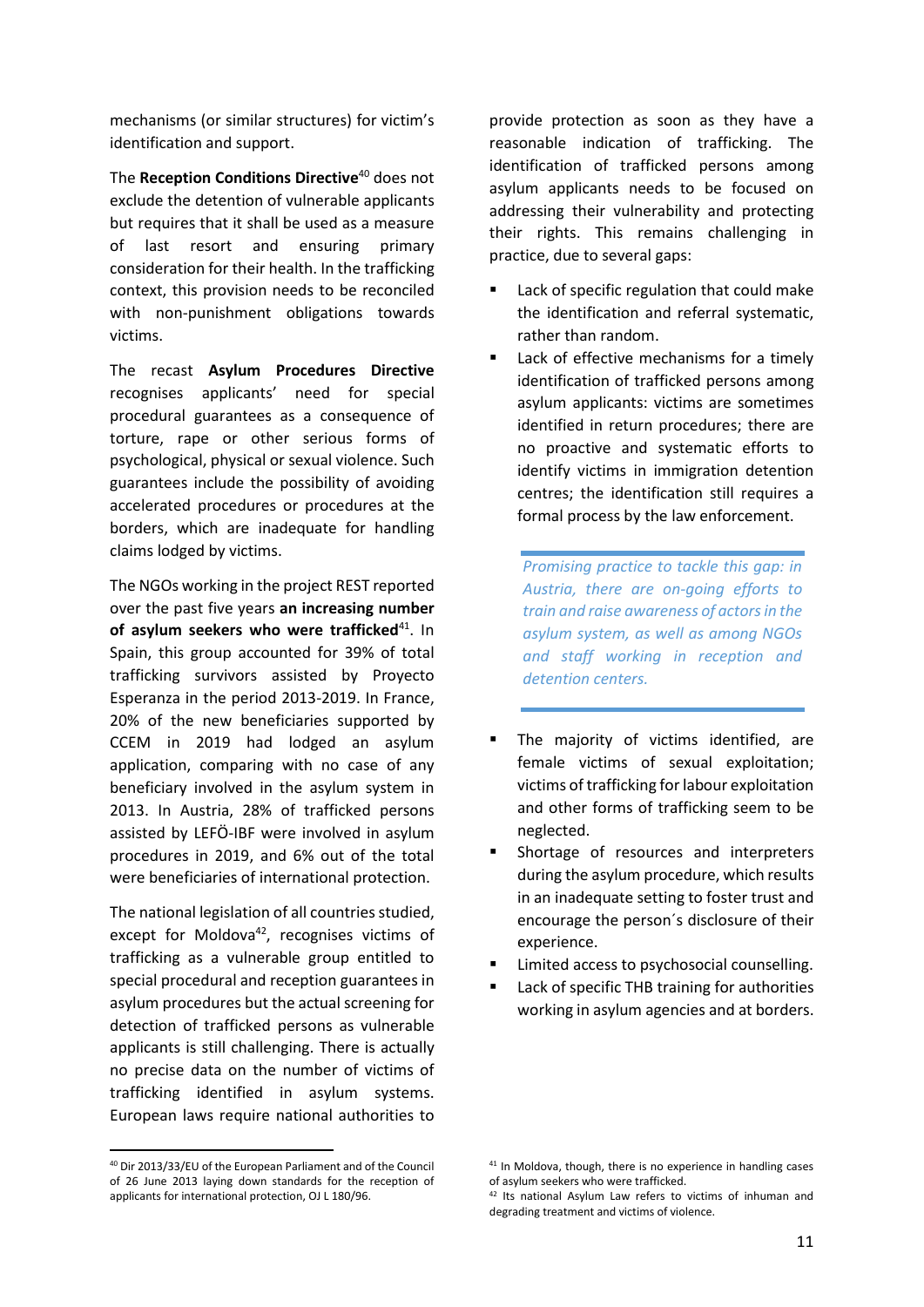*Promising Practice to tackle this gap: In Spain, in October 2019, the Department of Migration of the Ministry of Labour, Migration and Social Security together with the Gov. Delegation against Gender Violence of the Ministry of Equality launched a pilot procedure for the identification and referral to support potential victims of trafficking seeking asylum at the Madrid Barajas Airport. It is based on cooperation between the Asylum Office and five NGOs. Where asylum officers detect signs of trafficking among those seeking for asylum at the airport, they inform the Red Cross, which has a team at the airport providing social support. The Red Cross, in turn, contacts one of the NGOs specialized in assistance to victims of trafficking to meet the potential victim, assess his/her situation and confirm whether there is any evidence of trafficking. The NGOs inform the victim about rights and options and the possibility to be referred to general reception for asylum seekers or a reception centre for vulnerable applicants, or to a specialized facility for trafficked persons. The NGO further prepares a report with findings and recommendations on referral for the Asylum Office. Initial data indicates that 15 potential victims (of which 9 women and 6 men) were detected between July and December 2019.*

# <span id="page-11-0"></span>Incompatibility between the asylum process and the protection scheme for victims of trafficking

Another tension concerns the (in)compatibility between these two procedures. In some cases, victims of trafficking with a pending asylum claim apply for temporary residence permits in accordance with the law. In some cases, their requests are rejected because they have to wait for their asylum claims to be determined since the law allows to do both in parallel (France). In other cases, once the asylum applicant applies for a temporary residence permit on THB grounds, the asylum process is suspended; or even their residence permit is withdrawn, once they apply for asylum (Austria). A promising practice in Spain allows for both the asylum procedure and the process of victim identification and assistance to run parallel. A person who has been granted a reflection/recovery period as a victim of THB can apply for asylum within 3 months, i.e. the usual timescale is extended according to the applicant's vulnerability. A person who has a provisional residence and work permit as a victim of trafficking, either because of collaborating with the authorities or because of their personal circumstances, can simultaneously request asylum. If she/he is recognised as a refugee, then she/he must decide which of the permits she/he wants to keep.

#### <span id="page-11-1"></span>Dublin III Regulation<sup>43</sup>

Evidence at national level points to growing numbers of victims of trafficking subjected to Dublin procedures. In the Netherlands, 53% of victims registered with CoMensha were involved in Dublin procedures in 2018.

There are several drawbacks in the application of the Dublin procedure. Unnecessary, lengthy, and costly procedures both for asylum authorities and applicants for international protection who are left in a prolonged state of limbo, face reduced standards and at are risk of human rights violations.

**The Dublin III Regulation does not include specific provisions for trafficked persons, except for child victims.** Yet, it is often applied to complex situations involving victims of trafficking and its time efficiency logic is often at odds with the protective obligations under the anti-trafficking and human rights legal regimes. When in the course of a Dublin procedure, there are reasonable grounds for the presumption of THB, States have to comply with their due diligence obligations. The study underscores some common challenges concerning: the screening process with the personal interview, the individual guarantees of safety, adequate reception and protection,

<sup>43</sup> EU Regulation No 604/2013 of the European Parliament and of the Council of 26 June 2013 establishing the criteria and mechanisms for determining the Member State responsible for

examining an application for international protection lodged in one of the Member States by a third-country national or a stateless person (recast), OJ L 180/31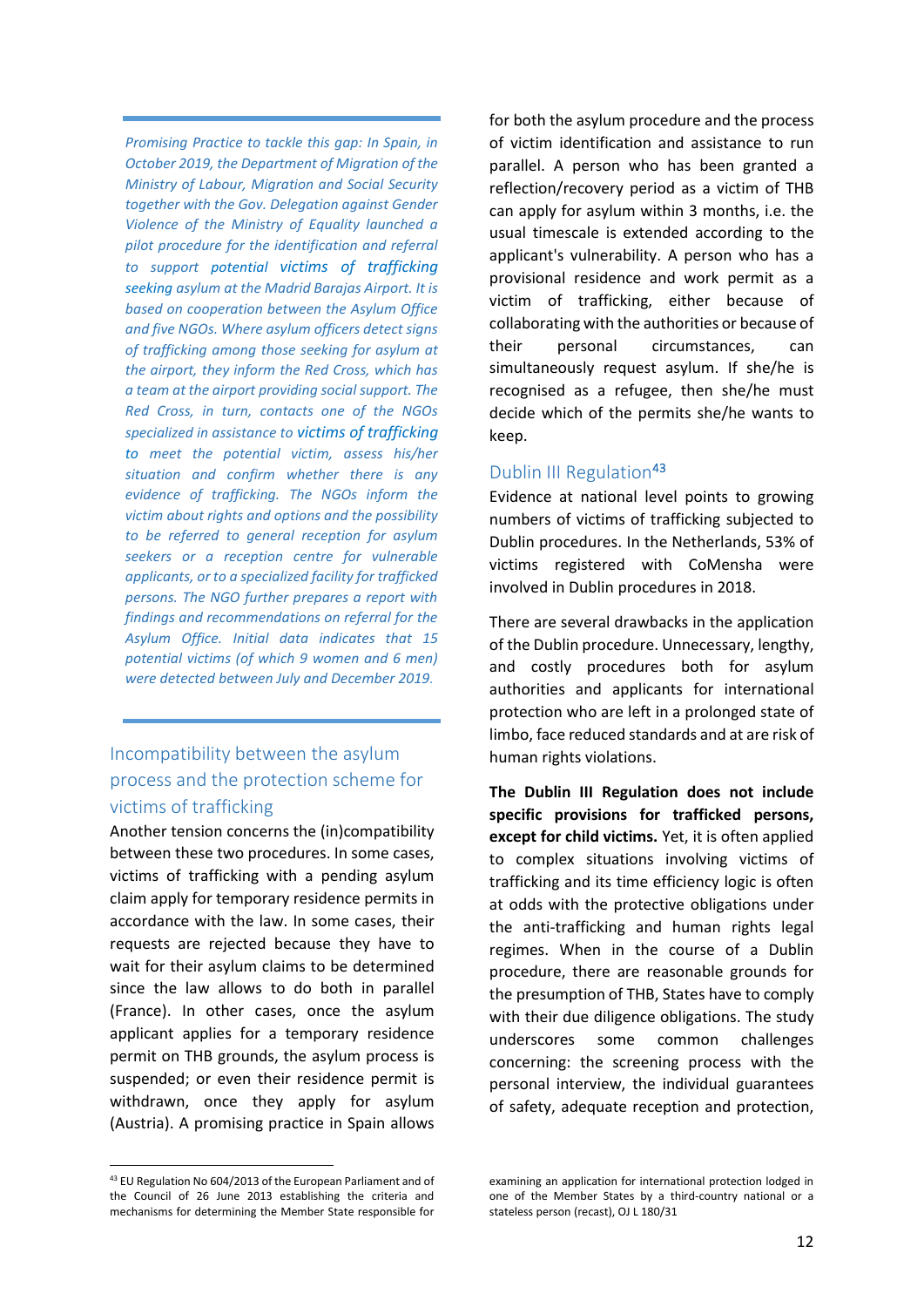the detention of victims and the limitations of risk assessment practices.

The personal interview, which is required to determine the State responsible for the asylum application (Art 5 Dublin III), is often carried out in a setting, which is not conducive to the detection of trafficking vulnerabilities. Time pressure and shortage of resources for interpretation and counselling limit the possibilities of detection of trafficking. Only NGOs with a regular presence in pre-removal facilities sometimes detect trafficking cases among applicants in Dublin procedures (Austria, France). The very tight timeframe hinders both the process of victim identification and the possibility of running an effective criminal investigation on trafficking. This practice contravenes States' positive obligations under article 4 of the ECtHR and the obligations set under the CoE Anti-trafficking Convention and the EU Anti-Trafficking Directive on identification, assistance and recovery period.<sup>44</sup> When there are "reasonable grounds to believe that a person has been a victim of trafficking, that person shall not be removed […] until the identification process as a victim has been completed."<sup>45</sup> The person is entitled to assistance in the physical, psychological and social recovery.

Furthermore, when trafficked persons are transferred to the responsible State under the Dublin Regulation, **the individual guarantees of safety, adequate reception and protection are not secured**, since often there is no information sharing and coordination of assistance by the authorities. These practices also contravene Dublin requirements on information exchange to secure the rights and immediate special needs of vulnerable groups<sup>46</sup> . Practice shows that mainly close cooperation between NGOs of different EU Member States contributes to better

protection of the rights of trafficking victims. Another critical shortcoming in Dublin procedures concerns the fact that trafficked asylum seekers subjected to Dublin III are often placed in administrative detention<sup>47</sup>. Detention is very problematic as it leads to the revictimisation of the person at the hands of the State. Not only does this indicate a failure to implement the obligations on the identification and assistance of trafficked persons, but it also breaches the non-punishment provision established under the CoE and EU antitrafficking law.<sup>48</sup>

The principle of non-refoulment also applies in case of indirect removal to an intermediary country including a Member State of the Council of Europe (e.g. **Dublin return**). National practices indicate, though, a lack of engagement in a comprehensive risk assessment to ensure compliance with this principle. Yet, a Dublin transfer may result in bringing the individual back into the hands of the criminals that recruited and exploited them in the first place. Further, the fact that victims have not received assistance, lack a safety net and are not adequately referred for protection heighten the risks. The approach of domestic courts to appeals on Dublin transfers is not uniform. There are instances where the Court requires the State to take charge of the application for international protection lodged by a trafficking victim, even if such examination is not their responsibility.<sup>49</sup> In other words, the Court may decide that the discretionary clause under the Dublin III Regulation may be used. For example, in Austria, in several cases, the trafficked asylum seeker was granted a temporary residence permit linked to ongoing criminal investigations for trafficking, and the authorities suspended the Dublin transfer taking charge of the asylum claim. In France, some Dublin transfers have been suspended to

<sup>44</sup> ECtHR (2020); Art 10 CoE Anti-Trafficking Convention; Art 11 EU Anti-Trafficking Directive in conjunction with Art 6 EU Directive 2004/81/EC.

<sup>45</sup> Art 10.2 CoE Anti-Trafficking Convention; CoE Explanatory Report, para. 131.

<sup>46</sup> Articles 31-32 of the Dublin III Regulation refer to victims of torture, rape or other serious forms of psychological, physical and sexual violence. Victims of THB are not specifically addressed under Dublin III

<sup>47</sup> Under the Dublin III Regulation, detention is a measure of last resort, based on an individual assessment and only in so far as detention is proportional and other less coercive alternative measures cannot be applied effectively.

<sup>48</sup> Art 26 CoE Anti-Trafficking Convention, Art 8 EU Anti-Trafficking Directive.

<sup>49</sup> Art 17, Dublin III Regulation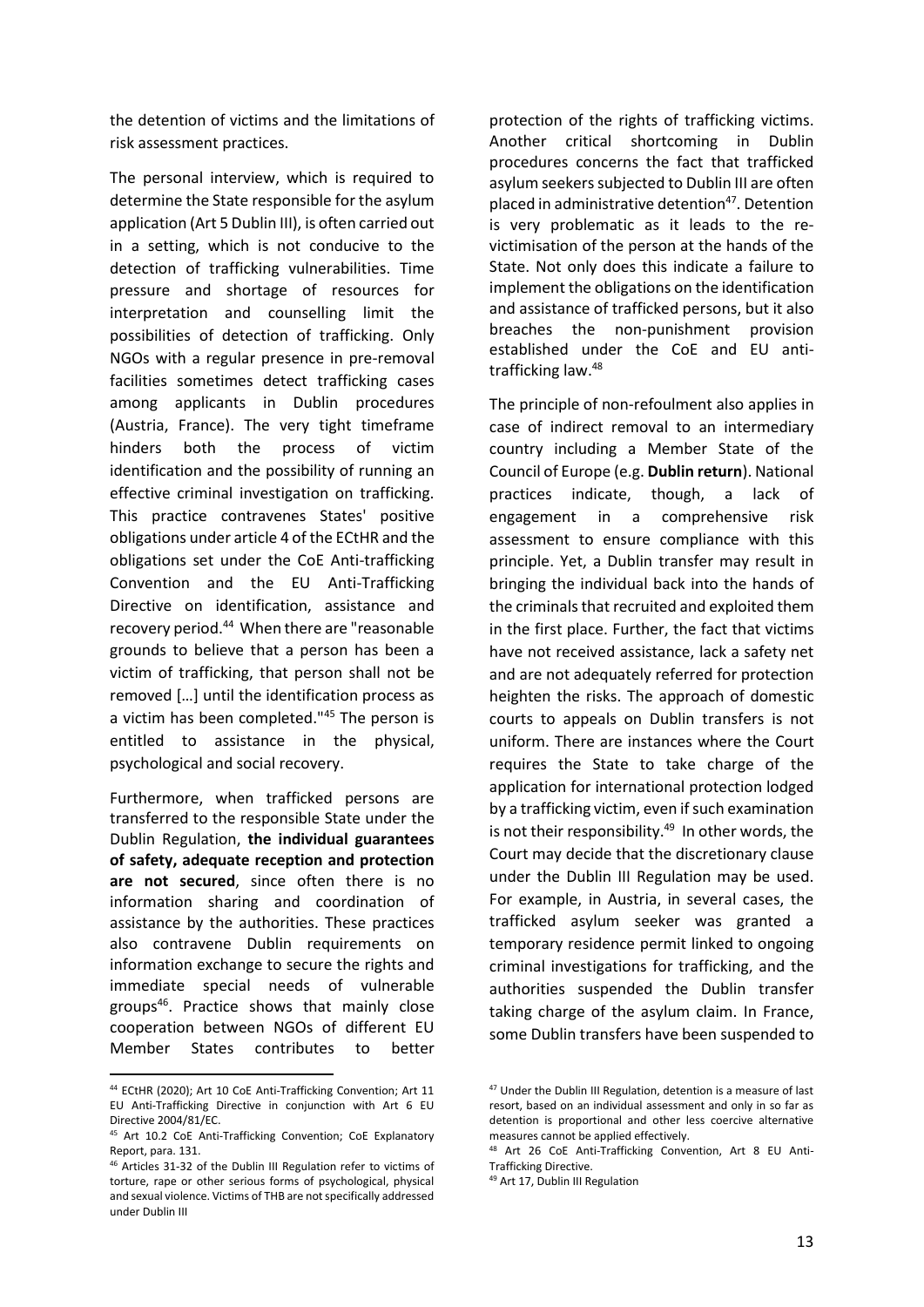avoid the risk of infringing non-refoulment obligations or Art. 4 of the ECtHR (Prohibition of slavery and forced labour) in a case where the person has been previously exploited in the first country of entry. This has been possible due to NGOs intervention. Of particular interest is the following case of appeal in the Netherlands on account of the positive obligations to protect victims of trafficking and vulnerable asylum seekers.

*The Court examined the question whether a complaint of THB precludes the Dublin transfer of an asylum seeker victim of trafficking and requires the State to exercise discretion under Art. 17 of the Dublin Regulation. The case concerned an asylum seeker from Uganda, who applied for asylum in the Netherlands but was rejected because he had a Schengen Visa issued by Spanish authorities. The applicant had repeatedly expressed the wish to report being a trafficked person, imprisonment and rape, but for some reasons it took a long time for an intake interview with the police. Therefore, he could not seek a temporary residence permit for trafficking victims. The applicant claimed a breach of the positive obligations of the State to combat human trafficking and to protect its victims as per ECtHR Rantsev Judgment and the EU Anti-Trafficking Directive. In addition, the applicant claimed that the State should have made use of the sovereignty clause under Art. 17 of the Dublin Regulation given his vulnerability, as a refugee and a victim of trafficking. The Court found that the transfer decision did not provide sufficient reasons as to why the transfer to Spain did not constitute disproportionate hardness in this case, given the special and individual circumstances of the claimant. The Court ruled that the appeal was well-funded and annulled the Dublin transfer decision.*

#### <span id="page-13-0"></span>National Implementation

National research indicates that in five countries out of the six studied, except for Moldova, competent adjudicating authorities started to recognise the international protection claims of trafficked persons<sup>50</sup>. In most States, trafficking is recognised as a form of persecution that occurs on the grounds of membership of a particular social group. In other instances, trafficked persons are granted complementary forms of protection, namely subsidiary protection, on account of a risk of serious harm should they return to their country of origin.

Whether the trafficked person has a wellfounded fear of persecution on account of a Convention ground and whether she or he will be able to access sufficient state protection depends upon the individual circumstances of the case. **A growing body of case law in Europe recognises survivors of trafficking as a genderbased social group that will suffer some form of persecution if returned to their country.** In several cases examined, persecution is motivated by their membership in a particular social group that is defined by gender and nationality as immutable and innate characteristics. In other cases, the social group is defined through a social perception approach that shows how the defining characteristics of the group (e.g. the past trafficking experience) set them apart from society, make them socially visible and cognisable. **<sup>51</sup>** In several asylum cases, the adjudicating authority or the Court has recognised women from Nigeria, or more restrictively from Edo state, as belonging to a particular social group, sharing a distinct identity, which they are unable to change.**<sup>52</sup>** In other cases, "Victims of Trafficking whose return is perceived by the surrounding society as a failure, or who return with health problems" constitute the particular social group.**<sup>53</sup>**

<sup>50</sup> This is the case in Austria, France, Serbia and Spain, as well as in other European countries (e.g. Italy, Germany, UK). In Moldova, there is no experience with these cases. In the Netherlands, there is a paucity of data concerning this topic. <sup>51</sup> UNHCR Guidelines Social Group 2002

<sup>52</sup> Case law in France from EDAL: Court nationale du droit d'asile (CNDA), N°10012810 of 24-03-2015; National research – Serbia.

Examples from case law in Italy: Tribunale di Venezia, Acc. N. 4243/2018 del 27/7/2018 RG n. 10118/2017; Tribunale di Genova, Acc. N. 370/2019 del 5/2/2019, RG n. 70/55/2018; See also Rigo, E, (2019), La vulnerabilità nella pratica del diritto d'asilo: una categoria di genere?, Etica & Politica, XXI,

<sup>53</sup> EASO, Country Guidance: Nigeria, 2019, p. 60.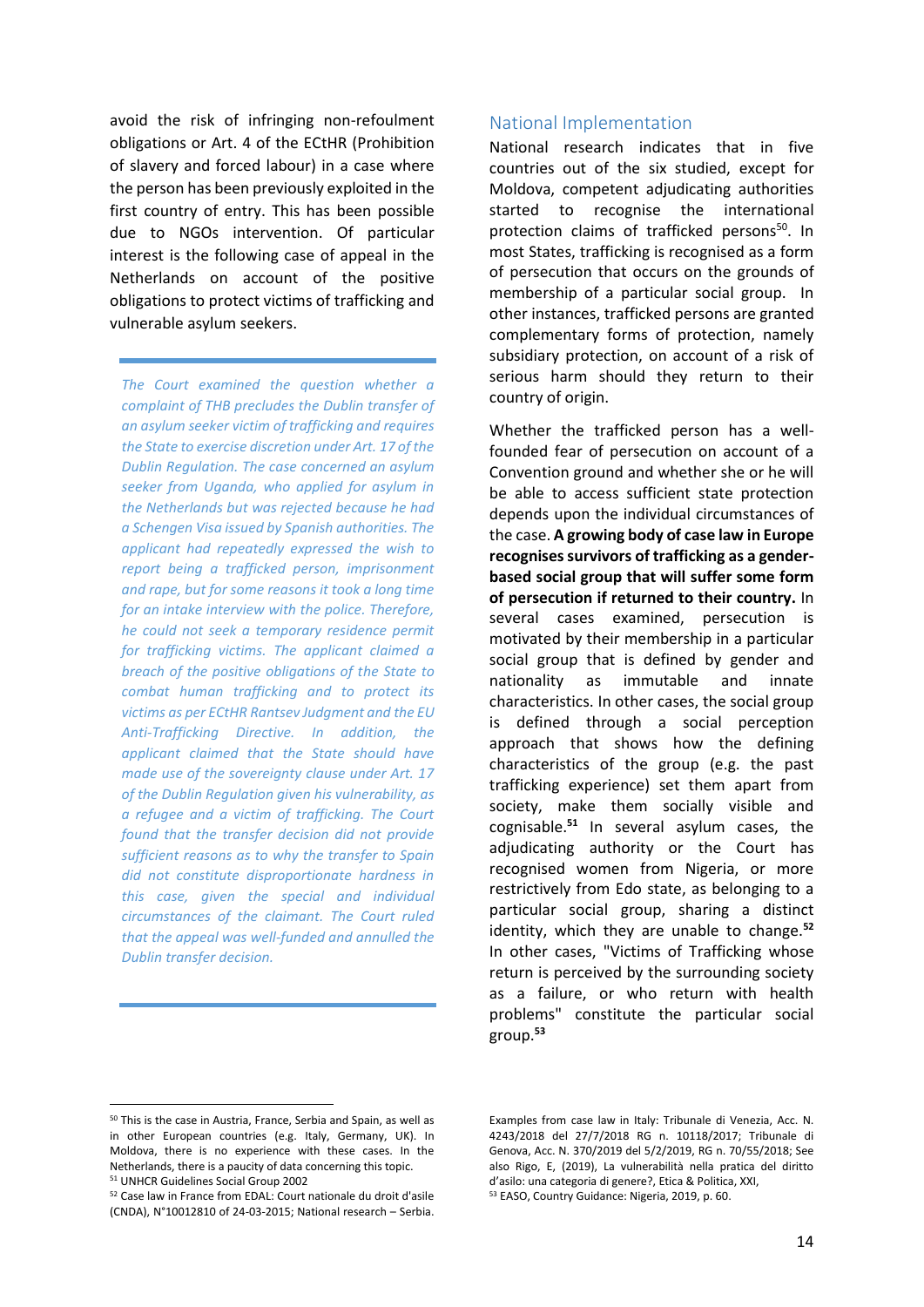*Ms M., 18 years old from Nigeria, was lured away with promises of a job in Europe. She came from a low-income family and had no formal education and agreed to pay back 40.000€ for travel expenses without realising the scale of her debt. To seal the agreement, the woman was subject to a voodoo ritual. She travelled to Morocco with a man who abused her. She was several months pregnant when she crossed the Gibraltar Strait on a small boat to reach Spain. Upon arrival, she received humanitarian assistance. She was instructed to apply for asylum but did not reveal her true story. Only shortly after, her traffickers moved her to another town and forced her to engage in prostitution to pay her debt. When her asylum application was rejected, traffickers moved her to Switzerland and forced her to continue working. They threatened to kill her family if she did not pay her debt. While in Switzerland, Ms M. filed another asylum application, but since her fingerprints had been registered in EURODAC, she was transferred to Spain under the Dublin III Regulation. In Spain, Ms M. was placed in a temporary reception centre for vulnerable persons run by the NGO CEAR. CEAR staff detected trafficking indications and referred her to Proyecto Esperanza for an interview and support. She revealed what she had been going through and accepted to stay in Proyecto Esperanza's shelter. Staff from both CEAR and Proyecto Esperanza assisted her in filing a second asylum application providing relevant information about her ordeal. She was in an abysmal physical and mental health state. Due to fear of retaliation by her traffickers, she refused to report her situation to the police for formal identification as a victim of trafficking. Her family in Nigeria lived under constant threat. One day a group of men burnt down her family house and assaulted her brother. Afterwards, her parents were killed by gunshots. This information was presented to substantiate her asylum claim, and finally, in March 2018, Ms M. was granted refugee status.*

As the case shows, sometimes victims of trafficking do not reveal the real story in their first asylum interview. Only at a later stage, once they are supported, they provide a more detailed account of their trafficking experience. This may raise questions concerning their credibility and their duty to cooperate in providing information to substantiate their claim. **This is why asylum determining authorities need to be aware that such situations reflect a victims' subjugation to the trafficker.**

Traffickers may direct victims towards the asylum system to regularise their status and move them across the Schengen area. It is a deliberate traffickers' strategy of control to instruct the victims on what to tell in the first interview. This does not mean that a trafficked person's claims are not valid. The determining authorities should also appraise the vulnerability, fears and trauma that victims of trafficking face, which could also influence the victims´ attitude. A recent judgment of the Court of Bologna appreciated this complexity. The Court vividly observed: "the difficulty and reluctance to narrate some aspects of her experience can plausibly be justified because of the fear of exposing herself to judgments and the evident discomfort of recalling situations and events of profound physical and psychological suffering".<sup>54</sup>

Difficulties in remembering facts, details or the chronology of events are indications of trauma and a Post-Traumatic Stress Disorder. Trafficked persons may also exhibit an unexpected aggressive attitude or very passive and dismissive manners, or other behaviour that may affect their credibility. The expertise of reputable and experienced NGOs helps the determining authority in realising the reasonableness of the victim's fear and the severity of the past persecution. The support of NGOs and explanatory documentation can contribute to substantiating the individual claim of the trafficked person. Moreover, this

<sup>54</sup> Tribunale di Bologna, Accoglimento n. cronol. 3442/2019 del 29.07.2019, RG n. 18606/2018.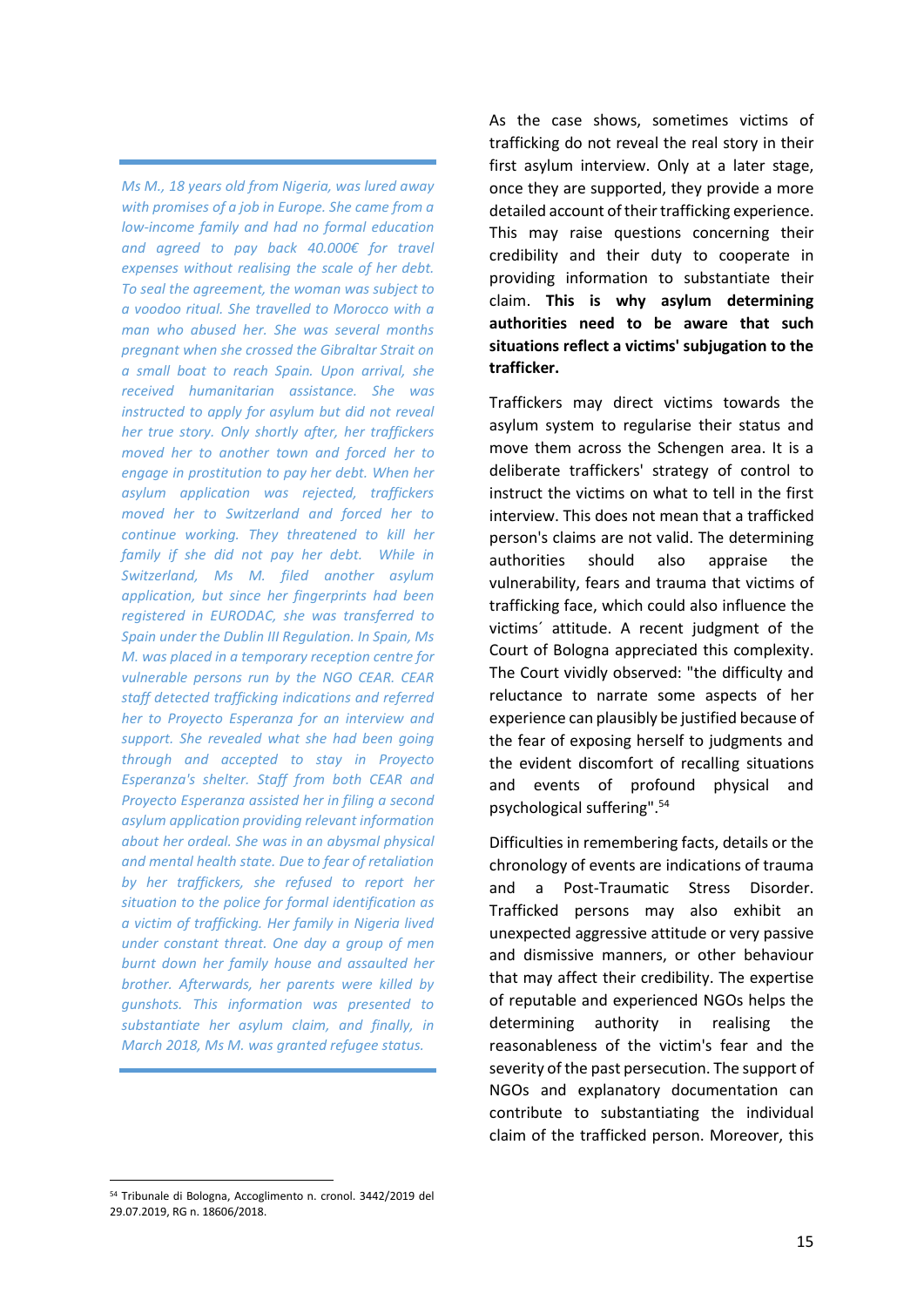expertise can contribute to establishing the nexus element of the claim by providing insightful information on the conditions in the country of origin, the influence of traditional practices (e.g. voodoo practises) or the government's unwillingness or inability to protect the person.

There are cases where the nexus between the risk of persecution and a 1951 Convention ground is not confirmed. In others, many adjudicators deny trafficked persons international protection because of restrictive interpretations of the already rigorous criteria of the refugee definition. When there is still a risk of serious harm in case of a return and the state is unable to provide effective protection, complementary protection may be granted, not to leave the person with the only option of returning to their traffickers and/or repay their debt.

Practice shows that victims of trafficking often face a **culture of disbelief** which is stressed when there is no formal complaint against the traffickers, even though the reporting to the police is not a legal requirement to determine refugee status. The assessment on the merits of the asylum claim cannot be linked to the willingness or ability of the victim to cooperate in criminal proceedings against the exploiter(s). Nor can it be conditioned on the quality and relevance of the victim´s contribution to the identification and persecution of them.

Restrictive approaches, lack of gendersensitivity and shortcomings in addressing vulnerability impact adversely on the evaluation of the international protection needs of victims and persons at risk of trafficking in many countries. In some cases, the inconsistencies and the difficulties in sharing their stories are deemed indications of trafficking and vulnerability. Yet, it should be the State's obligation to set the conditions for his or her vulnerability to be addressed and to provide an enabling, safe and confidential environment to foster the disclosure of the trafficking experience and the feared persecution. This is also important to prevent re-victimisation of the person at the hands of the state.

During the determination process, which may last a long time, and afterwards, the support of NGOs remains critical to help the person in overcoming trauma, in empowering and accompanying her or him in the rehabilitation process, in finding employment, in accessing remedies and in becoming socially included. It takes a village and a long time to support the person on the journey from being a victim to becoming a citizen.

There is still a long way to go to achieve a consistent application of international and European refugee law and human rights law relevant to the situation and needs of trafficked persons seeking asylum. The referral to the system of protection for trafficked persons does not preclude the possibility of seeking asylum, and vice versa, being an asylum seeker cannot preclude access to support and justice as a victim of trafficking.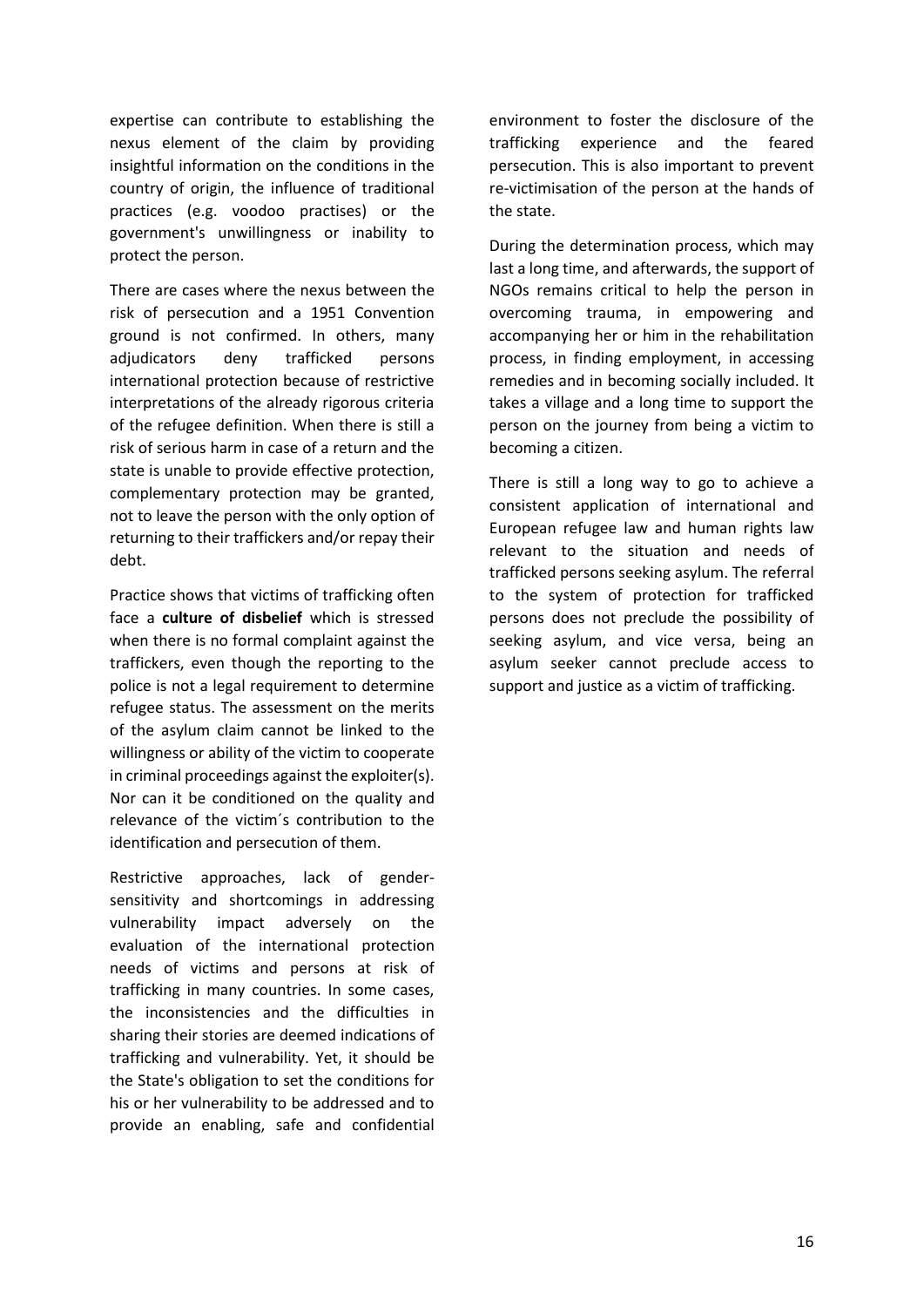# <span id="page-16-0"></span>RECOMMENDATIONS

More targeted and systematic efforts are necessary to secure victims of trafficking a durable solution in terms of long-term protection and access to socio-economic rights. From the in-depth analysis of the project REST, its consortium encourages stakeholders to act on the following recommendations:

# <span id="page-16-1"></span>Identification of victims of trafficking

- Put the best interest of the trafficked person at the centre of all measures and ensure that the person is provided with the most appropriate protection to secure his/her rights and access a durable solution. Be it in granting international protection or permanent residence in the country of destination or ensuring safe return and reintegration in the country of origin.
- Ensure that the rights of trafficked persons to identification, to access assistance, support and justice are fully effective and without prejudice to their right to seek and enjoy asylum.
- Call on States to further reconcile their obligations under refugee and human rights law with those under anti-trafficking law to ensure sufficient and adequate protection of victims of trafficking seeking asylum and fair decision-making concerning their asylum claims.
- Ensure that the person is informed about all possibilities, including that of having access to a recovery and reflection period, a temporary residence permit for reasons of cooperation with the authorities and/or for reasons related to their personal situation, as well as their prospects of being granted asylum or subsidiary protection, or of safe and dignified return to their home country.

#### <span id="page-16-2"></span>Residence permit

- In compliance with Art. 14 of the CoE Anti-Trafficking Convention, allow victims of trafficking to apply for residence on the basis of their personal situation from the outset without putting pressure on them to cooperate in the investigation and prosecution of traffickers and ensure that applications are entirely disconnected from the prospects of the investigation and prosecution.
- **•** Define clear criteria for granting residence permits to trafficked persons both based on their personal situation and in exchange for their cooperation in the investigation and prosecution of traffickers. Ensure that the personal situation criteria allow an assessment of the highly complex and individual personal situation of trafficked persons. Ensure a consistent and comprehensible application of the criteria by providing the competent authorities with clear and viable guidelines, adequate training, and sufficient resources.
- Establish an adequate timeframe for the processing of applications for residence permits for victims of trafficking and ensure that the competent authorities comply with it. At the very least, prevent trafficked persons from legal uncertainty concerning their right to residence for the entire duration of legal proceedings against traffickers.
- Remove bureaucratic obstacles to access residence permits, inter alia by: a) simplifying procedures for obtaining residence permits for trafficked persons; b) ensuring that the possession of false or no identity documents does not constitute a barrier to access residence permits for trafficked persons; c) not requiring identity documents for the first application and/or granting trafficked persons easy access to temporary identity documents.
- Prevent the secondary victimisation of trafficked persons, which may result, inter alia, from the repeated questioning of victims about their trafficking experiences.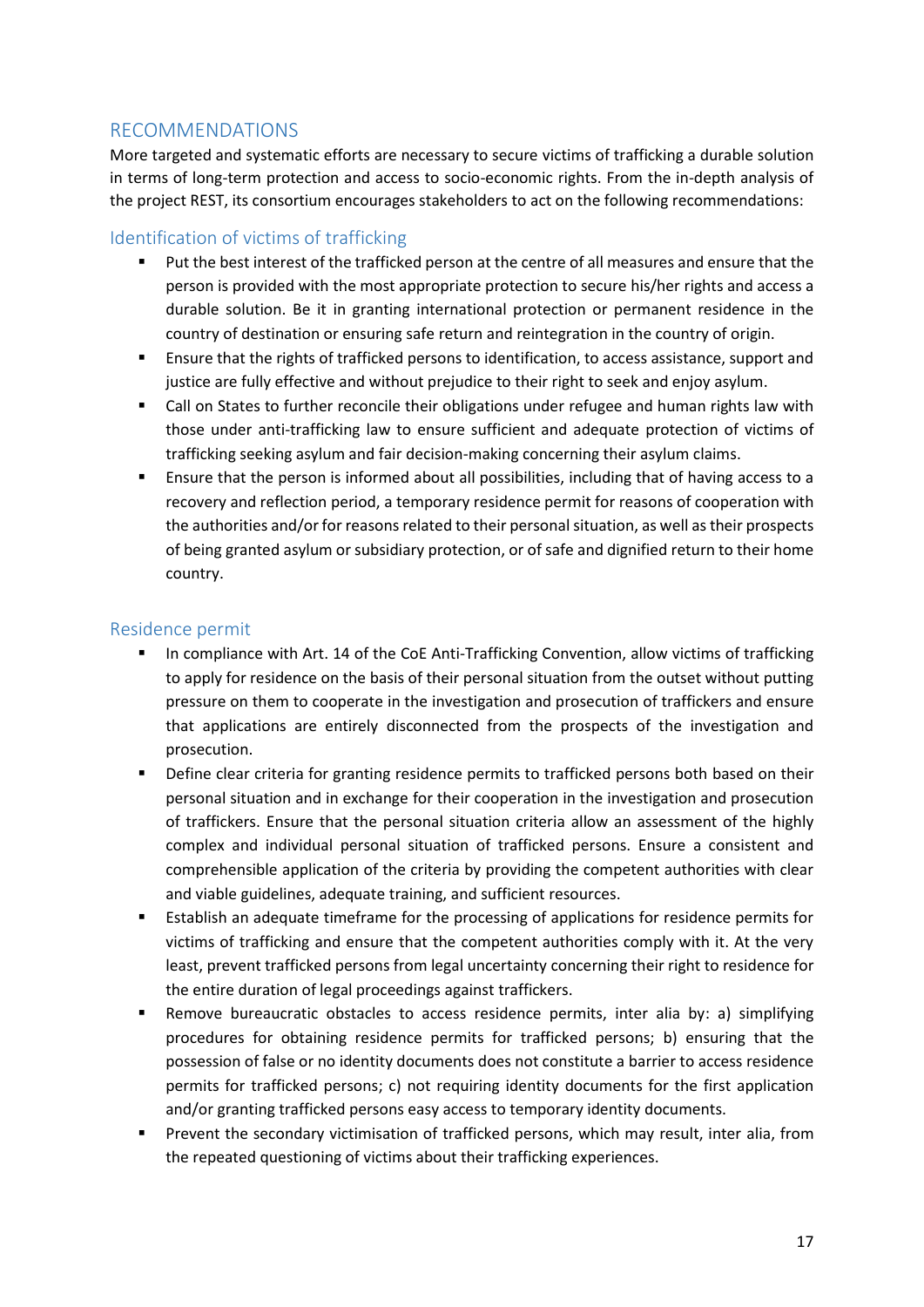- Acknowledge the right of victims of trafficking to appeal against the denial/non-renewal decision of their application for a residence permit. Provide the possibility to have the administrative decision reviewed by a public court. Ensure the appeal has a suspensory effect on a possible expulsion decision.
- Strengthen multi-agency involvement in the assessment of the personal situation and the vulnerability of victims of trafficking and establish good communication between competent authorities and specialised organisations/institutions working with trafficked persons, from a multidisciplinary approach.
- When granting residence in exchange for cooperation:
	- Apply a broad concept of cooperation and require a low cooperation threshold from victims of trafficking – including the provision of information that is only potentially useful for the investigation or prosecution of a crime. A credible report that they have been victims of human trafficking submitted by the person or by a supporting NGO acting on behalf of the person shall suffice.
	- Guarantee that trafficked persons receive all the necessary information during the entire criminal proceedings so that they can make an informed decision.
	- Do not make access of trafficked persons to legal residence dependent on whether proceedings for THB or other related crimes are initiated or not.
	- Increase the involvement of various agencies in the determination process of the victims´ cooperation.
	- Ensure the safety and well-being of victims trafficking and minimise the risks associated with cooperation when they take the informed decision to cooperate in the investigation and prosecution of their perpetrators. Offer them (and their families) comprehensive protective victim-witness measures explicitly tailored to their highly vulnerable situation and special needs to prevent retaliation and intimidation during criminal proceedings as well as after court proceedings against traffickers. Such measures should include the possibility of urgent family reunification.

# <span id="page-17-0"></span>Compatibility between the residence permit scheme and international protection

- Call on States to further reconcile their obligations under refugee and human rights law with those under anti-trafficking law to ensure sufficient and adequate protection of victims of trafficking seeking asylum and fair decision-making concerning their asylum claims.
- Ensure that both paths can be pursued parallel.
- **Ensure that persons are informed about all possibilities to obtain (temporary) residence and** protection available in the country of residence, as well as safe mechanisms to return to their home countries.

# <span id="page-17-1"></span>International protection

- Call on States to ensure that trafficked persons have fair and effective access to asylum procedures and that both victim protection standards and asylum procedural guarantees are systematically applied.
- Guarantee the right of trafficked persons to seek and enjoy refugee status where they meet the legal criteria of the 1951 Convention. In doing so, ensure that due account is taken of how their trafficking experience contributes to informing a valid asylum claim building on the UNHCR Guidelines N. 7 and GRETA Guidance Note on international protection.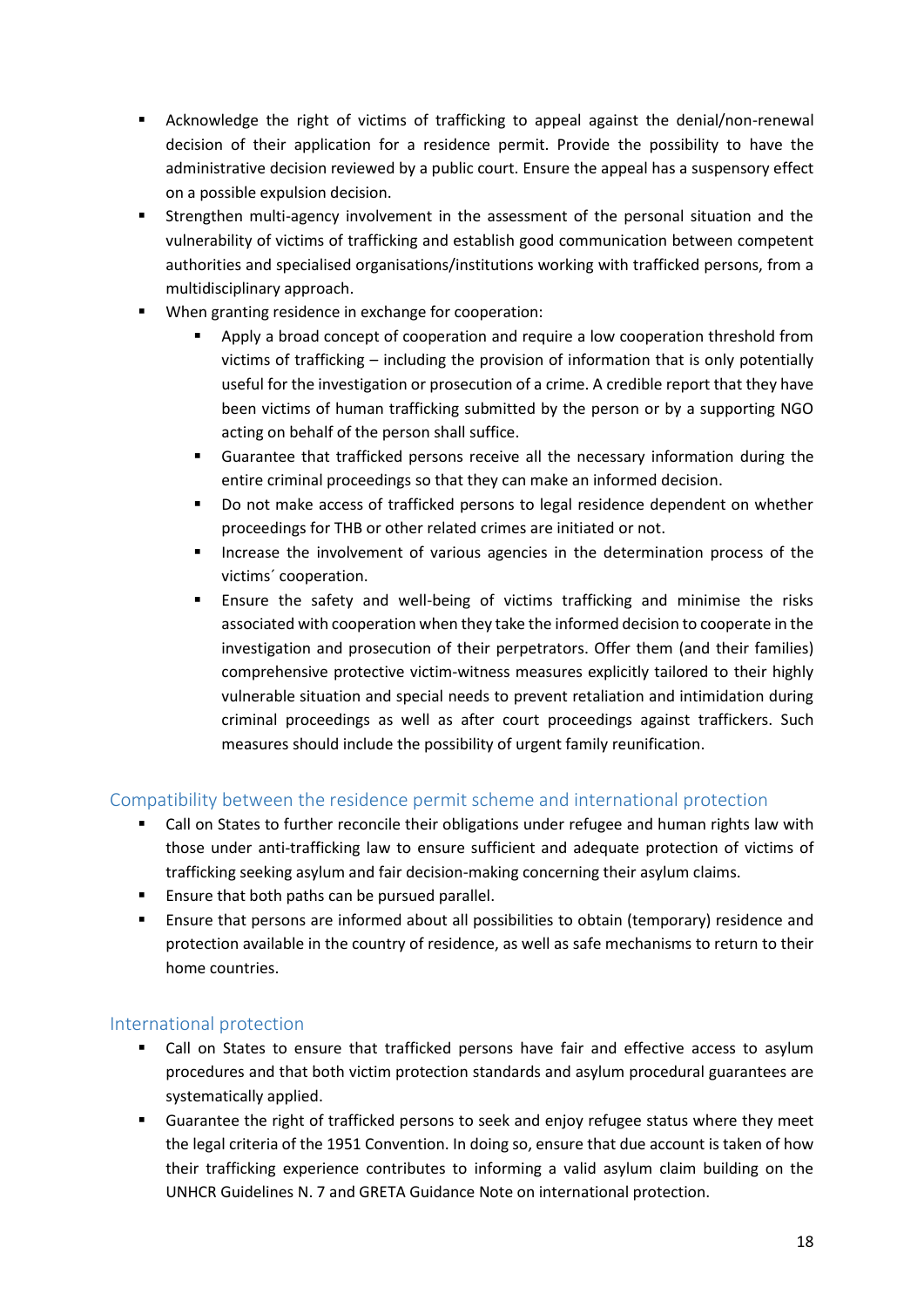- Ensure that in the determination of international protection claims of a trafficked person or a person at risk of being trafficked, no requirement is made of making a formal complaint to the authorities about their trafficking or of cooperation with law enforcement. Such criteria are not included in the refugee definition and cannot be prerequisites for enjoying asylum.
- Strengthen efforts to guarantee early identification, rights to information, assistance, and protection of the rights of trafficking victims and potential victims among asylum seekers and refugees.
- All actors involved in the asylum procedures are encouraged to record data on the persons with indicators of THB, including the recording of information about effective referrals, conducted risk assessments and provided specialised assistance and protection, etc.
- Establish referral mechanisms between the NRM, when existing, and the asylum system to grant asylum seekers and refugees who are trafficked access to specialised support and assistance.
- Guarantee providing information on access to asylum for those trafficked persons supported and assisted by specialized organisations.
- **•** Develop guidelines or procedures to ensure that the asylum system and the NRM for trafficking function in a coordinated and coherent manner to safeguard the rights of trafficked asylum seekers and refugees.
- Support and foster cooperation between NGOs assisting asylum seekers and refugees and antitrafficking NGOs to secure protection and support for trafficked persons, coordinate legal aid and assistance.
- Upon a reasonable suspicion that a person might be trafficked or at risk of trafficking, inform the person about their rights including the right to specialised support (e.g. health care, psychosocial support, legal aid and counselling), and effectively enable them to access these rights.
- Upon a reasonable suspicion that a person might be trafficked or at risk of trafficking, ensure that procedural guarantees and reception conditions are tailored to their specific needs, regardless of where their trafficking occurred and their ability or willingness to cooperate with authorities. This includes ensuring reception conditions that are safe and adequate to their needs, both as an asylum applicant and as a victim of trafficking.
- Where the person takes an informed decision to continue with the asylum process without accessing the NRM for trafficked persons, respect their choice.
- **EXECT ADDETED FIGHTS IS ENSTENT FIGHTS IS A** Ensure at the early stages of the identification and asylum procedure to assist trafficked asylum seekers in understanding the procedure and providing relevant information about their trafficking experience and the risks they may face in case of return or transfer to the first country of entry into the European Union.
- **Example 2** Ensure quality legal advice free of charge at the early stages of the identification process concerning the individual rights as a victim of trafficking and more generally as a victim of crime.
- **■** Admit and handle cases involving a vulnerable person such as a trafficked person or a person at risk of being trafficked in the ordinary asylum procedure. Avoid the examination of claims by trafficked persons or persons at risk of being trafficked in border or accelerated procedures to allow a correct and adequate assessment on the merits of their claims.
- **Ensure that trafficked asylum seekers are not held in immigration detention or other forms of** custody and ensure compliance with the non-punishment provision in EU law.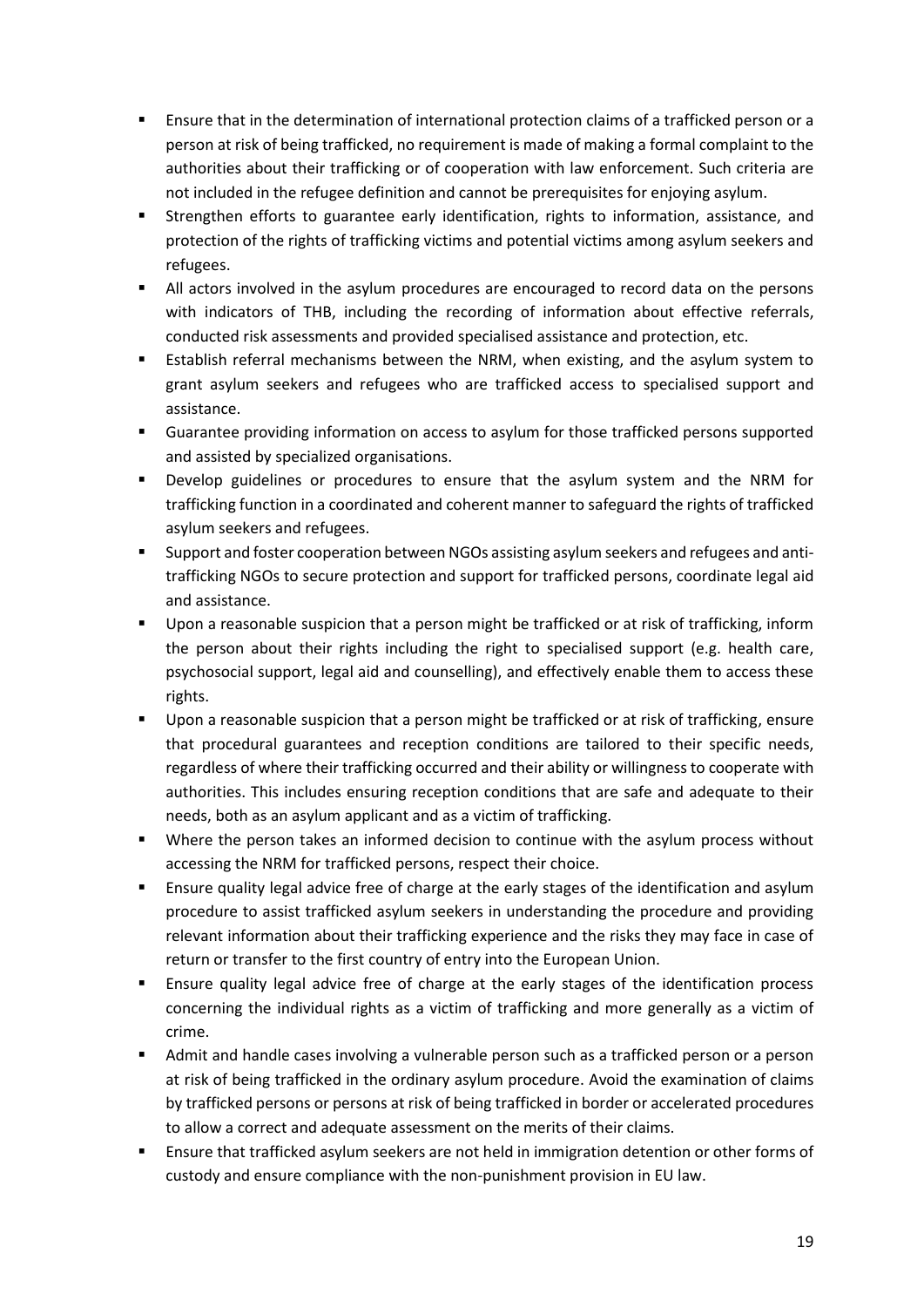- Asylum actors should consult specialised anti-trafficking actors during: a) the identification of trafficking victims; b) the assessment of and response to their specific needs (including in terms of reception, protection and procedural guarantees); c) the refugee status determination procedure, including concerning the situation and risks in the country of origin.
- **E** Ensure systematic training of asylum officers on UNHCR Guidelines N.7 on trafficking in persons and on CoE GRETA Guidance note on the entitlement of victims of trafficking, and persons at risk of being trafficked, to international protection, as well as on assessing trafficking vulnerabilities, handling applications and interviewing trafficked persons. Such training should also include interviewing measures to reduce/prevent re-victimisation.
- Monitor the impact of systematic trainings, especially their implementation and the outcome of advocacy activities.
- Raise the awareness and appreciation of the asylum determining authorities and the judiciary competent on international protection matters about the significance of the trafficking experience in the asylum determination, as well as about the vulnerability of trafficked persons seeking asylum and the impact of trauma in their ability to recall situations and events of profound physical and psychological suffering.
- **E** Ensure that a thorough risk assessment is conducted before issuing a return decision, including a decision on a Dublin transfer to ensure compliance with non-refoulment obligations. Regardless of whether the person is in the asylum procedure or not, ensure that a risk assessment at least takes in to account the following:
	- dangers to their life and health,
	- risk of torture, inhuman or degrading treatment,
	- risk of persecution (e.g. ostracism, social exclusion or discrimination to the extent that it would amount to persecution),
	- risk of reprisal or serious harm by traffickers and their associates (incl. issues related to the person's trafficking experience, the presence of a debt),
	- risk of re-trafficking,
	- risk of detention and prosecution for status-related offences,
	- the capacity and willingness of the home country authorities to effectively protect the trafficked person and/or her/his family from possible intimidation, violence and harm,
	- the availability of and actual access to social assistance programmes, including safe accommodation, medical, legal and psychological aid, and the opportunities for employment and sustainable means of existence.
- **EXECUTE:** Secure access to asylum claims by victims of all forms of trafficking. Especially acknowledge trafficking for forced labour, domestic servitude, forced begging and forced criminality that equally jeopardise human dignity and may entail severe violations of human rights amounting to acts of persecution.
- Incorporate/include the contribution and expertise of reputable and experienced NGOs in the asylum determination process through the submission of evidence on matters such as the psychological and or mental health evaluation of the trafficking victim, the reasonableness of a victim's fear, the severity of past persecution, the impact of trauma and the credibility of the victim, the conditions in the country of origin and the state's inability or unwillingness to provide effective protection.
- Guarantee the right of trafficked persons to seek and enjoy complementary protection where there is a risk of being exposed to a treatment that would violate the prohibition of torture, inhuman and degrading treatment or punishment.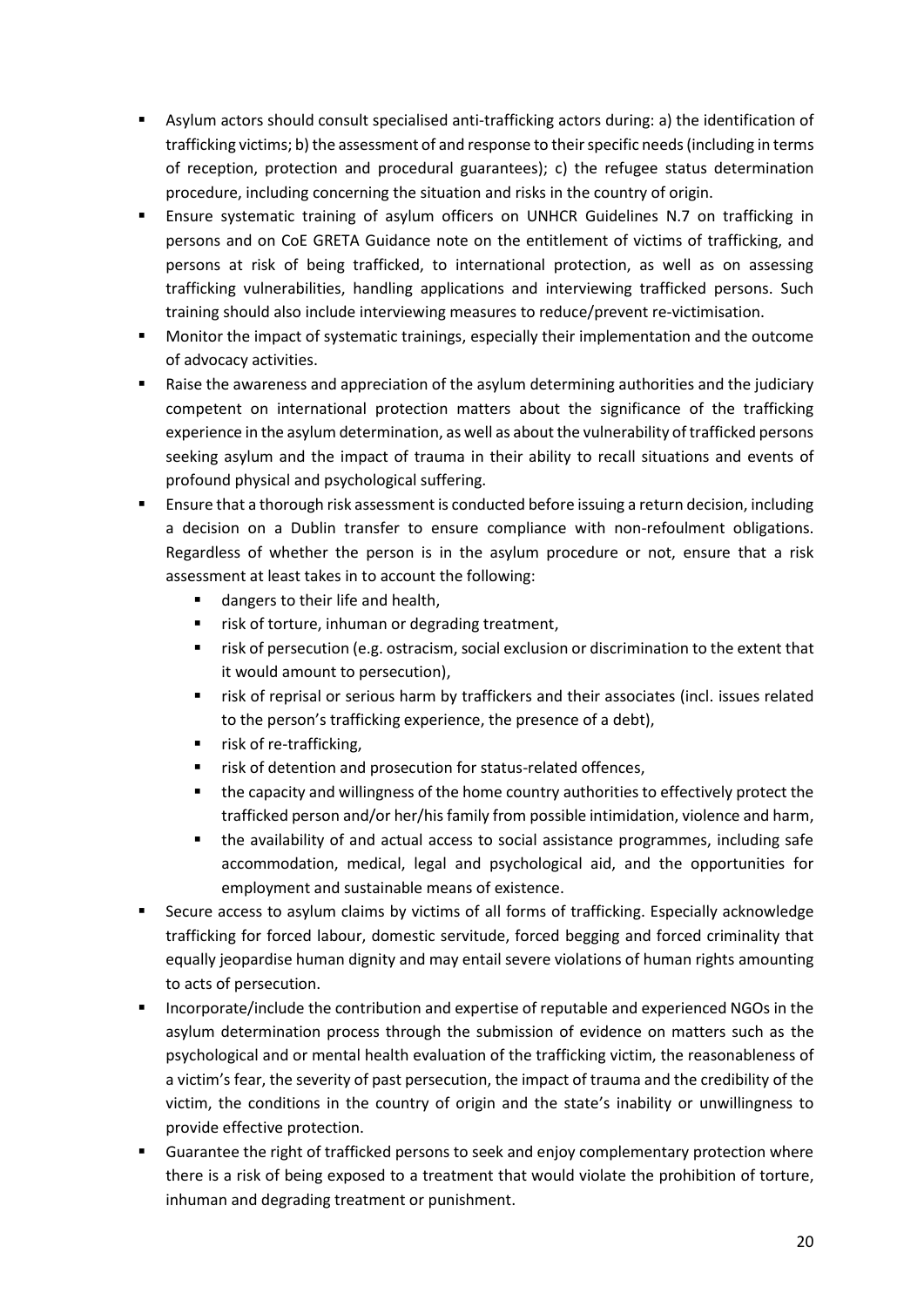# <span id="page-20-0"></span>Application of the Dublin III Regulation with victims of trafficking

- **E** Ensure that trafficked asylum seekers in Dublin procedures are not discriminated in their access to support and in the scope of protection of their rights as victims solely because they fall within the realm of applicability of the Dublin III regulation.
- Call on States to exercise their sovereignty clause, as per Art. 17 of the Dublin III Regulation, and examine the asylum application claim lodged by a trafficked person, even if such examination is not its responsibility under the Dublin criteria.
- Ensure a risk and vulnerability assessment during the Dublin procedures.
- **Establish communication channels between Dublin Units and specialized NGOs to ensure clear** coordination in cases of removal of a trafficked person and an adequate reception and followup of his/her assistance.
- Gather the data of victims of trafficking reallocated under the Dublin III Regulation.

#### <span id="page-20-1"></span>Access to socio-economic rights and social inclusion

- Grant victims of trafficking direct access to the labour market without imposing any restrictions regarding occupation, sector of activity and territorial scope – as a measure towards the social inclusion and the full recovery of victims.
- **•** Design public policies on the inclusion of victims of trafficking in the labour market.
- Establish accelerated procedures and facilitate preferential access to family reunification for victims of trafficking.
- Where trafficked persons can apply for other residence permits within the framework of the regular law on aliens, exempt them  $-$  at least for the initial application  $-$  from general conditions, such as minimum income.